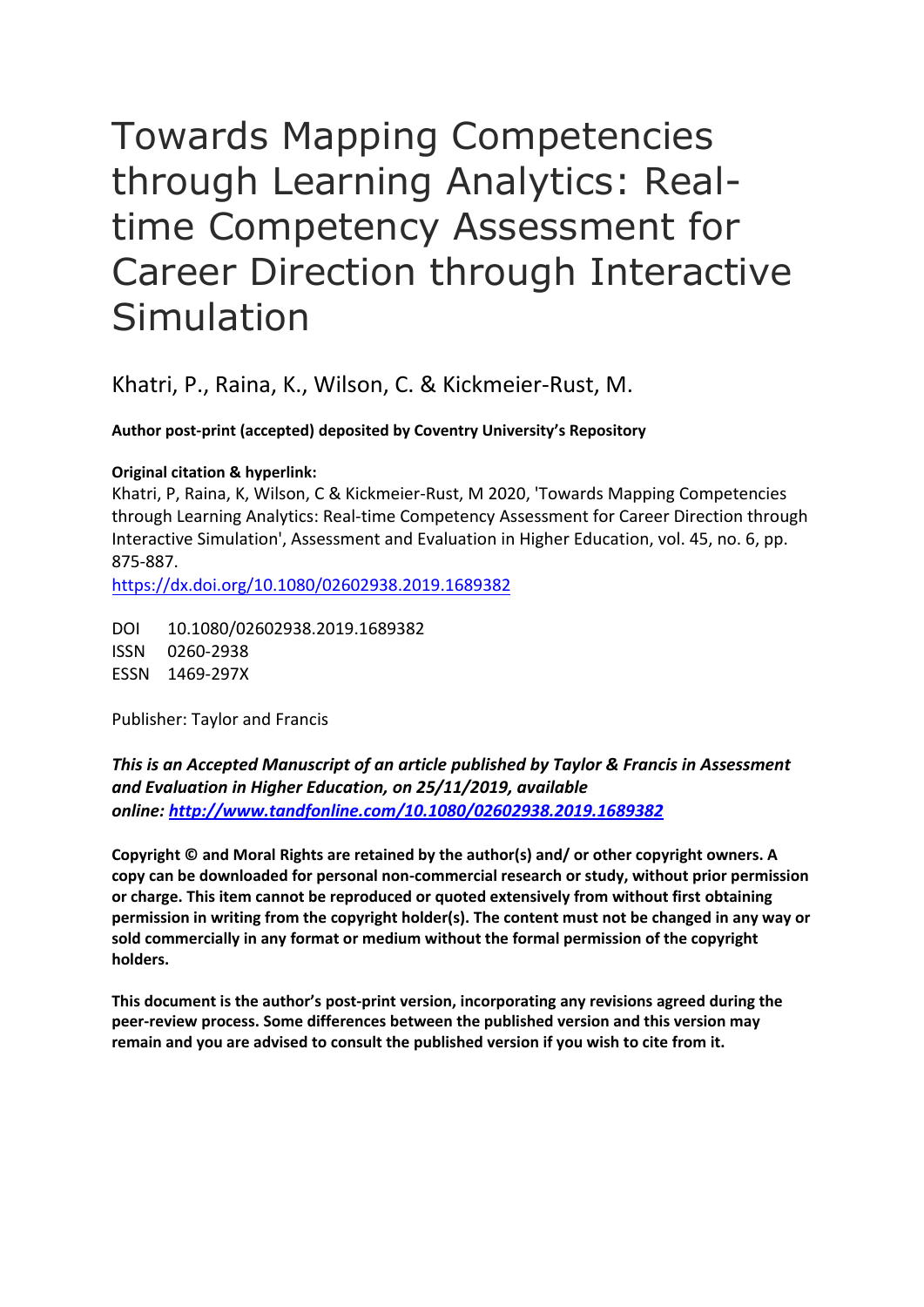**This is an Accepted Manuscript of an article published by Taylor & Francis in Assessment & Evaluation in Higher Education on 26th November 2019, available online: https://doi.org/10.1080/02602938.2019.1689382**

#### **Research Article**

**Towards Mapping Competencies through Learning Analytics: Real-time Competency Assessment for Career Direction through Interactive Simulation** Puja Khatri<sup>a</sup>\* (ORCID: 0000-0002-3154-0865), Khushboo Raina<sup>b</sup> (ORCID: 0000-0003-0390-5545), Caroline Wilson<sup>c</sup> (ORCID: 0000-0002-0213-506) and Michael D. Kickmeier-Rust<sup>c</sup> (ORCID: 0000-0003-0957-0037)

*abGuru Gobind Singh Indraprastha University, India; <sup>c</sup>Coventry University, UK; <sup>d</sup>University of Teacher Education St. Gallen, Switzerland* \*For correspondence please contact pujakhatri12@gmail.com

#### **Abstract**

The selection of career paths and making of academic choices is a difficult and often confusing task for young people. The impact on their lives, however, is enormous as it can determine entire future career possibilities. In India, a general remedy to this stress is that instead of choosing a field of study tailored to individual preferences and strengths, topics are chosen that align with the traditional choices of the students' families or their friends. This can have the effect of entrenching patterns of intergenerational inequity. The aim of this research is to give students greater access to the knowledge capital which will help them make better choices. This is achieved by engaging students in the career planning process, in order to convey information in a likeable and credible way. The COMPCAT (Competency and Career Assessment Tool) game engine combines the use of learning analytics and real time, interactive computer simulations designed to gain insights into the students' engagement in the making of these complex decisions. This paper presents the conceptual architecture of the game and demonstrates its role in enhancing the learning effectiveness of the students.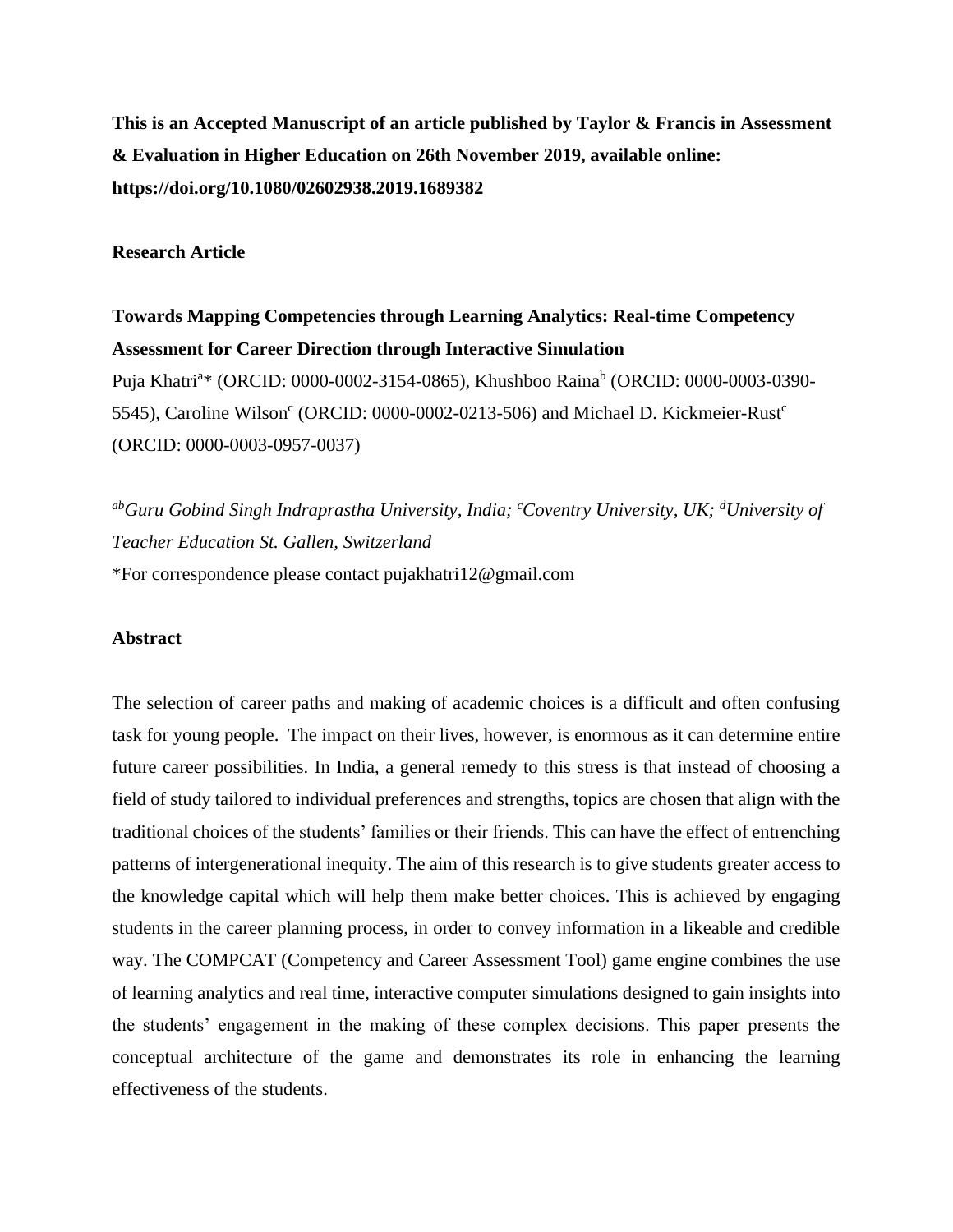*Keywords: Learning analytics, Digital educational games, Higher education, Career competency assessment, Student engagement*

#### **Introduction**

Technology is having an increasing and substantial influence in all areas of education (Kovanovic 2017). The growing focus on educational data mining and learning analytics is considered to have high potential for learning efficacy (Adams Becker et al. 2017). In many countries, new technologies have become mainstream educational tools. In India, there is a clear absence of these tools and techniques to assess the learning, skills and performance outcomes of students. At the same time, the country needs a rapid enhancement in the quality and quantity of graduates who are ready to take on graduate-level jobs that match their skills. Such skilled workers are in short supply, and can command a skill premium (Cain et al. 2014). The premium is contributing to widening inequality, in that, while India's economy has been growing impressively, there is a persistent trend since 1990 of only the top 20% of the population gaining from this (Jain-Chandra et al. 2016). It is the highly educated who are benefitting most: Cain et al. (2014) estimate that education level explains more than 40% of increasing inequality, whether in rural or urban areas. Inequality in India is intergenerational, particularly in the case of low-skilled and low-paying occupations, in that the children of fathers who are low skilled and low paid are more likely to end up on the same path (Motiram and Singh, 2012). It follows that if a student's choices are limited by the influence of their parents or friends, this cycle is unlikely to be broken.

India has the largest youth population in the world, with 600 million young people under the age of 25 (Trines 2018). In India, only 6% of the total graduates are employable (Sundar 2018), far fewer than countries having comparable median income. Dropout rates are high. The major reasons for the relative poor participation and success rates in the Indian higher education system are given as; the absence of a personalised approach to education (based on the capabilities of each student), the non-availability of resources, absence of technological infrastructure, absence of skill based learning and absence of real-time modules (Kumar 2016). At the same time some of the problems for students begin with the poor selection choices of subjects to study. Instead of critically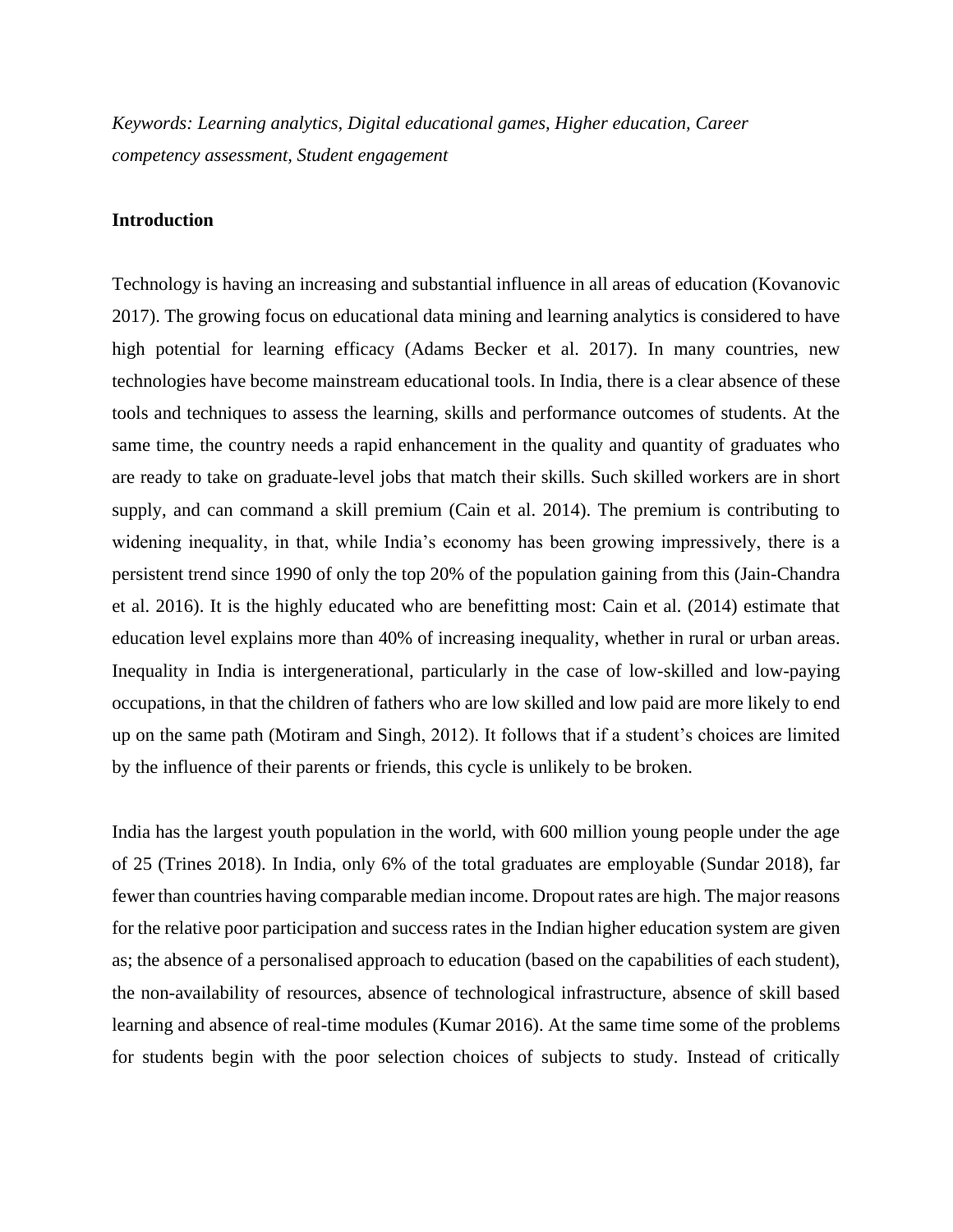engaging with the options, students end up taking courses irrelevant to their ambitions, only to regret it later (Kumar 2011).

There is a need for the students to take decisions for their subjects and career as per their own latent competencies instead of parental pressure and following traditional career paths unthinkingly. One possible solution to poor decision-making could be to have students take part in a learning analytics gaming simulation designed to gauge their core interests.

The present study attempts to analyse this issue. We propose an innovative approach to convey the necessary information and attitudes for an appropriate selection of career opportunities. This approach, termed COMPCAT (Competency and Career Assessment Tool) is based on the strength of game-based learning in combination with learning analytics. The fundamental idea is to use an appealing game plot to engage the users, and to use learning analytics as a means to analyse activities and subject preference in order to support adequate and individualised career counseling. This study is the first one to attempt such assessment of intrinsic interests of students enrolled in higher education institutions in India. It will be beneficial to regulatory bodies, authorities, academics, students, parents and researchers. It also has value to countries beyond India which are also still at the development stage in the use of learning analytics in a career counselling environment. A study by Cuff (2017) on UK students found they tended to choose their subjects on the basis of the difficulty level of the subject, advice received from their parents and friends along with how much they enjoyed it. As a consequence, one in three graduates in the UK has a mismatched set of skills to their jobs once they leave university (Steed 2018). In another study conducted on the students at a university in the USA, students were found to make subject choices on the basis of advice from coaches or teachers or under a sense of family obligation (Fizer 2013). The fundamental issue of ignoring intrinsic interest and opting for subjects on other criteria is thus global in nature.

#### **Literature review**

Fredericks, Blumenfeld, and Paris (2004) define student engagement as a multidimensional construct made up of behavioral, emotional and cognitive elements. An engaged student puts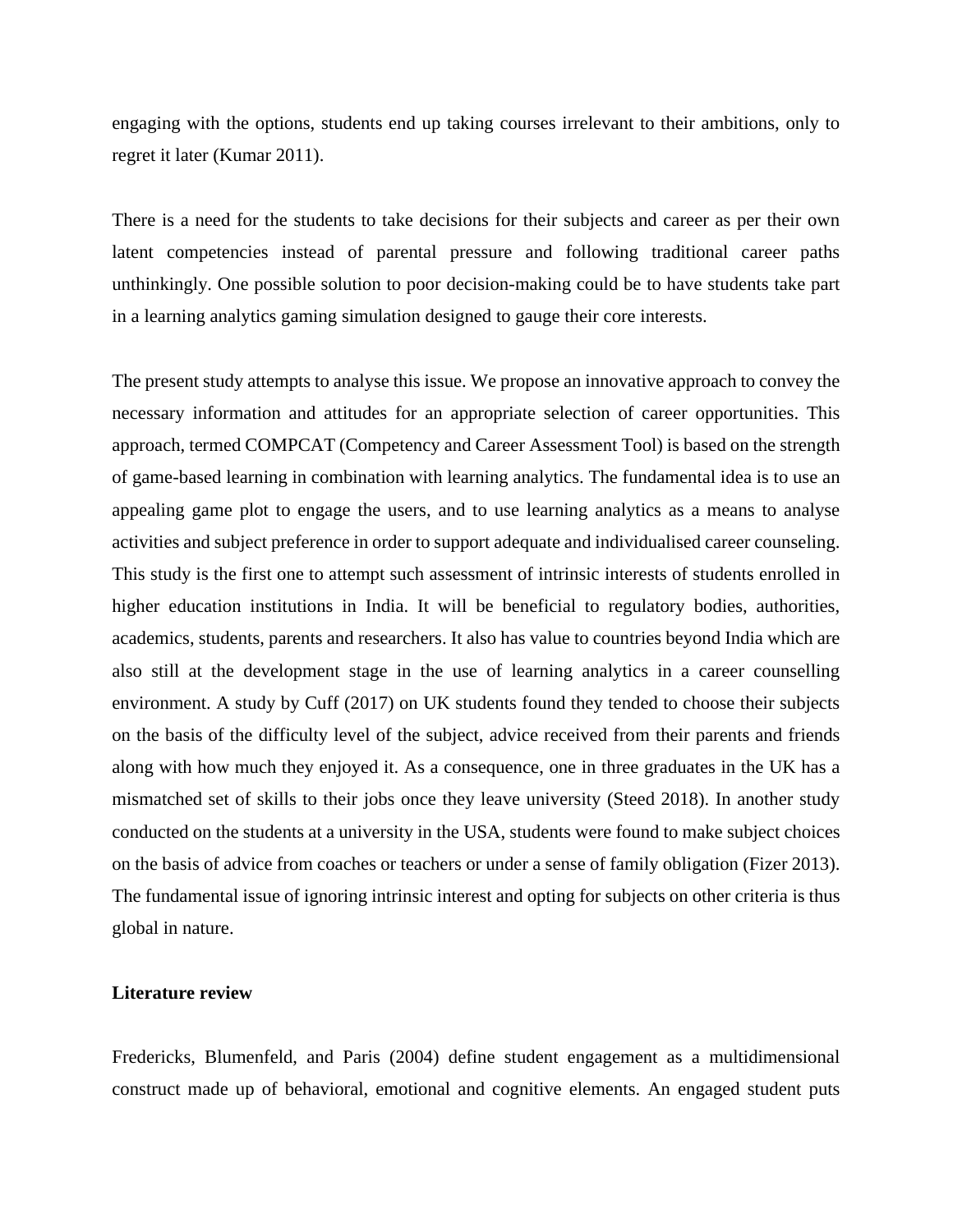impetus into learning (Burrows, 2010). Engagement needs to be active to be effective (Appleton et al. 2006) and learning analytics is a means to support this active learning. Siemens et al. (2011, p. 4), define learning analytics as, 'the measurement, collection, analysis, and reporting of data about learners and their contexts, for the purposes of understanding and optimising learning and the environments in which it occurs'. According to Adams Becker et al. (2017), learning analytics provides a framework to make requisite improvements in learning performance on the basis of the learning history of students. The research pertaining to learning analytics is in a very nascent stage in India, but its potential impact on educational practices is huge (Ellis 2013). The concept has gained popularity in commercial, academic and political domains. According to Piety, Hickey, and Bishop (2014), learning analytics has been described as a part of the field of educational data science which is rapidly emerging and comprises business intelligence (which is creating its space in higher education), educational data mining, web analytics and machine learning.

#### *Serious games*

Over the past decade, game-based learning has entered all educational areas (Dörner et al. 2016) and meta-reviews have revealed their beneficial effects (e.g. Wouters and van Oostendorp 2017). A particular strength of serious games is that they motivate and engage students actively. Student engagement is signified by the involvement and effort of students and a change in observable behavior (Yin and Wang 2016). Indicators of student engagement are academic achievements, belongingness towards the institution, course clarity, attendance, grades, value for learning and assignment completion (Burrows 2010). Fredericks, Blumenfeld, and Paris (2004) identify three dimensions of student engagement: cognitive, emotional/affective and behavioral. Game plots can transport these dimensions into concrete instruction/learning scenarios. These game plots can be personalised to enhance the relevance of the content. There are a variety of techniques which can be used to achieve this, such as cognitive feedback, motivational feedback, meta-cognitive feedback, progression hints and knowledge-based hints (Peirce, Conlan, and Wade 2008). Simulations make use of the applications of interactive dynamic media in order to support users at every step while making choices (Holzinger, Kickmeier-Rust, and Albert 2008). The mode of the representation of these simulations is very important as it has significant impact on the learning process and performance of the user.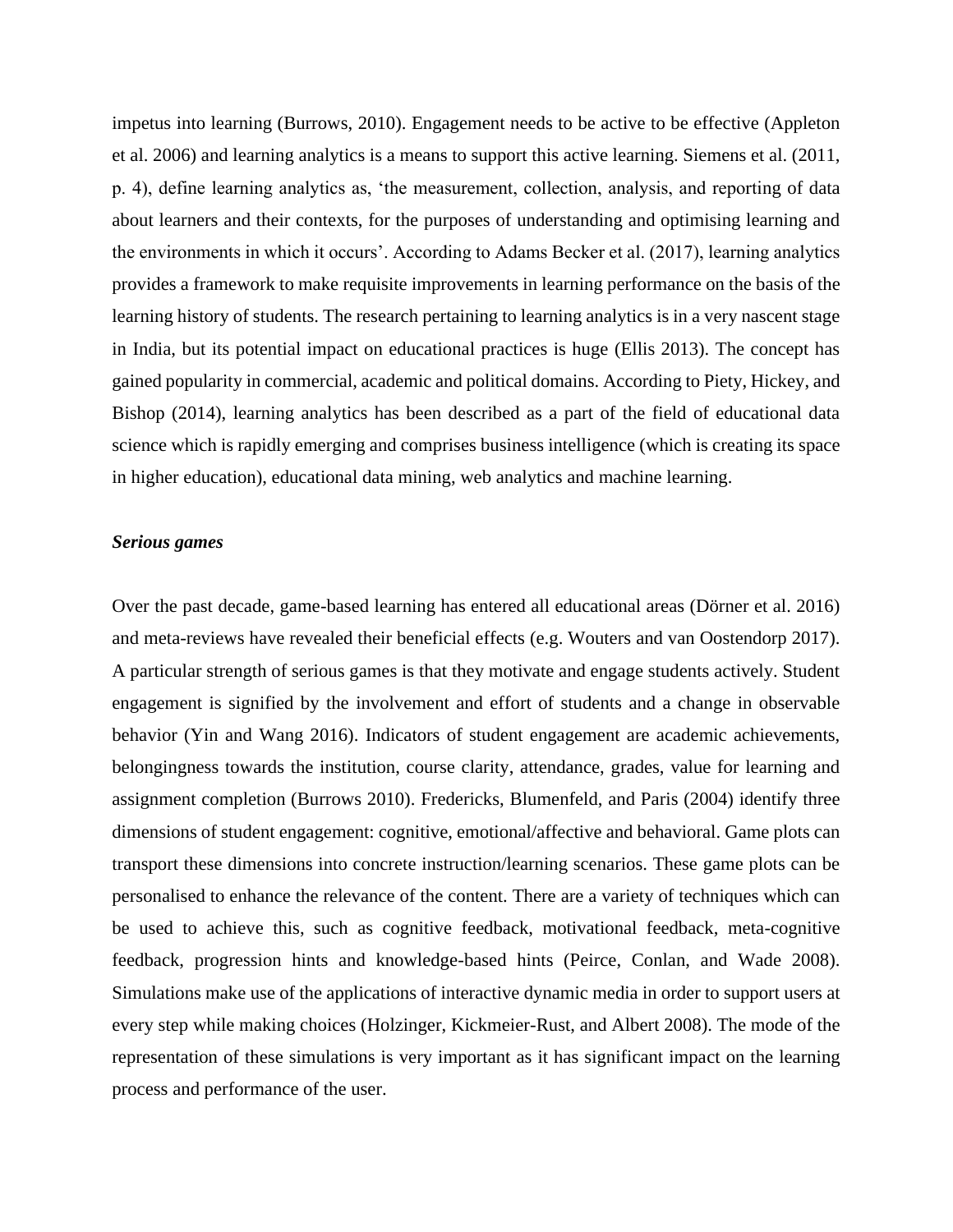#### **COMPCAT (Competency and Career Assessment Tool)**

From an educational perspective, computer games offer a promising approach to make learning more engaging, satisfying, and probably more effective. COMPCAT established a novel approach to engage students and, at the same time, accompany career planning activities with learning analytics features.

The conceptual design of COMPCAT has made use of the methodology adopted in the EC-project ELEKTRA (Enhanced Learning Experience and Knowledge Transfer) as elucidated by Linek et al. (2009). The same authors suggested that the methodology used can be taken as a base for other game-based learning modules as well as serious games. Their suggested methodology develops a framework for establishing the structure, establishing interdisciplinary cooperation, and supporting various interrelated subsystems and growth cycles which facilitate the improvements and development of educational games design continuously. The methodology of the ELEKTRA project involves macroadaptivity, microadaptivity, metacognition and motivation. Macroadaptivity refers to the instructional design and managing the available learning situations; microadaptivity refers to the awareness about the skills of the learner and a set of pedagogical rules; metacognition refers to one's knowledge about one's own intellect or cognition; and motivation pertains to various approaches meant for learning and enjoyment.

COMPCAT provides a platform where learning and entertainment go hand in hand. The basic idea behind this version of the game at this stage is to make students pursuing higher educational courses at MBA-level aware about the subjects that they are going to study in subsequent semesters and to gauge their interest in a particular subject. The game represents a planet wherein the students would be taken on a space trip and allowed to spend their vacation with a few friendly aliens. Each alien introduces the student to an area of management and its relevance and contribution to sustain life on that planet. The major subjects of management, along with their related streams, are introduced to the students: marketing, human resource management, finance, international business, and information technology. The student is initially allowed to stay with all possible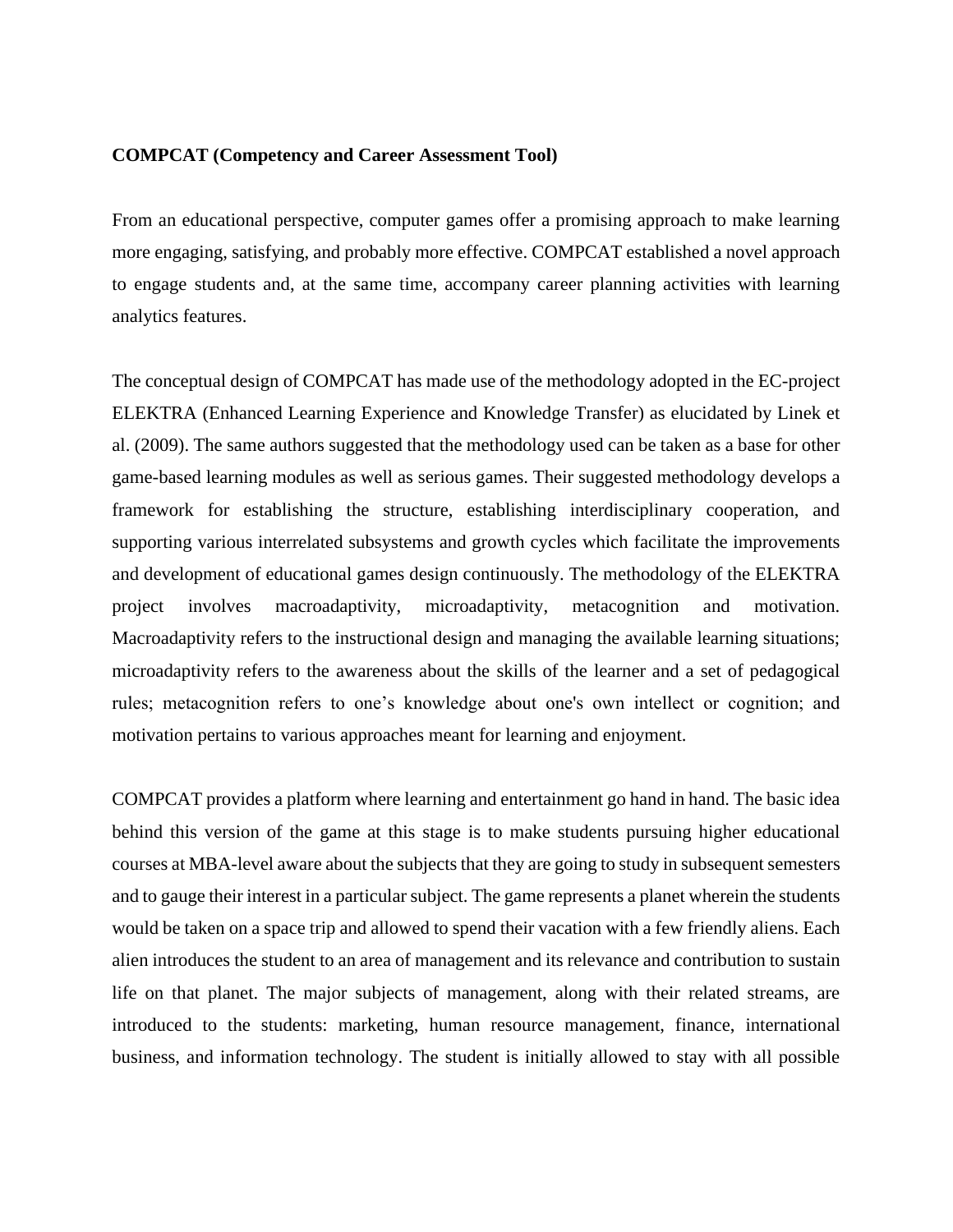selected aliens and then can in the second phase makes a choice to stay with their preferred aliens (signifying an area of interest) (Figure 1).

#### Insert Figure 1: Screenshot of the original game, about here

The entire scenario is based on a previously developed game named 'Feon's Quest' (Kickmeier-Rust 2012). This game has been developed in the context of the European 80Days project and demonstrates adaptive game balancing features on micro as well macro levels (Kickmeier-Rust 2018). Assessments can be made on the basis of: (i) the frequency of visit to a preferred alien, (ii) time spent with that alien, and (iii) the ability to handle and help that alien. The interaction with the friendly alien companion is designed to provide concrete information about career opportunities and to help students identify their personal preferences and options.

Technically, the game is based on the unity game engine and applies a modular conceptual architecture. The approach allows games deployment for the most common technical platforms. To provide the necessary learning analytics features, the game is connected to the open Lea's Box platform (http://eightydays.cognitive-science.eu). This platform allows connecting data sources (e.g. the game) to an open analytics engine (Kickmeier-Rust and Albert 2017), which in turn can inform the game through a web service connection about concrete adaptations and recommendations to the students. The online platform allows students, as well as teachers/consultants, to access statistics and analyses of a particular student and their interaction with the game.

#### *Focus Group*

Before the research was conducted, three subject experts and three students from an MBA management programme were invited to discuss the detailed design of COMPCAT in a focus group. The focus group lasted 2 hours and was moderated by the first author of this paper. A detailed simulation scenario with the module specifications along with some intermediate snapshots of the game was shown to the group to assess their reactions about the tool. Reactions of the focus group members informed the study team's thinking about the capacity of the tool to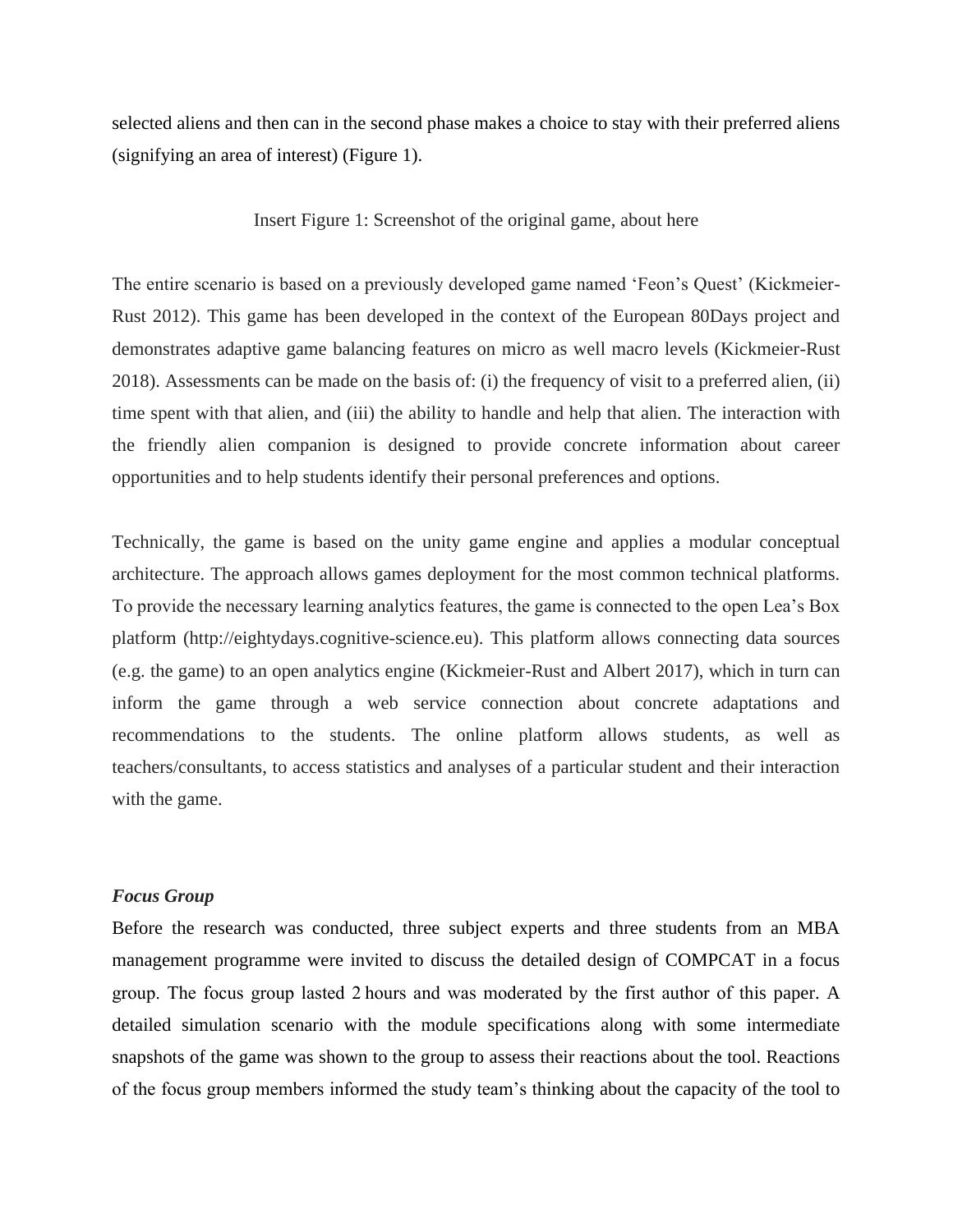increase participant understanding of the concepts of management and the capacity of the tool to serve as a significant catalyst in improvising the decision making of the students.

#### **Research objectives**

The aim of the study is to analyse the effect of the learning analytical tool on the learning effectiveness of the students. It is then to suggest recommendations about the impact of the learning analytical tool on the enhancement of the learning effectiveness of the students. The study was conducted in the year 2017–2018.

The hypotheses are that for the students taking part:

- H1: There exists a positive relationship between the student engagement and learning effectiveness of the students.
- H2: There exists a positive relationship between the learning analytical tool and learning effectiveness of the students.
- H03: The learning analytical tool does not mediate the relationship between student engagement and learning effectiveness.

#### **Methodology**

A cross-sectional survey-based design was adopted to conduct the study. The sample for the study was drawn from a list of institutions held by AICTE (All India Council for Technical Education). Out of the list of 237 institutes, only institutes which offered management courses at the postgraduate level were considered. Of these institutes, five were selected to be considered for the study using the fish bowl simple random sampling technique (performed in front of members of the focus group which had informed the study).

The questionnaire had four sections. The first carried questions about the demographic profiles of the respondents. The remaining three carried questions regarding perceptions about the level of student engagement (SE), level of learning effectiveness (LE) and the learning analytical tool (LAT). Based on the comments of the focus group experts and extensive literature review, it was hypothesised that the impact of SE on LE would be mediated by LAT. A mediator is a variable which occupies a position between the independent variable and the dependent variable, and mediation analysis enables investigation of the relative relationship (Hoyle and Robinson 2004).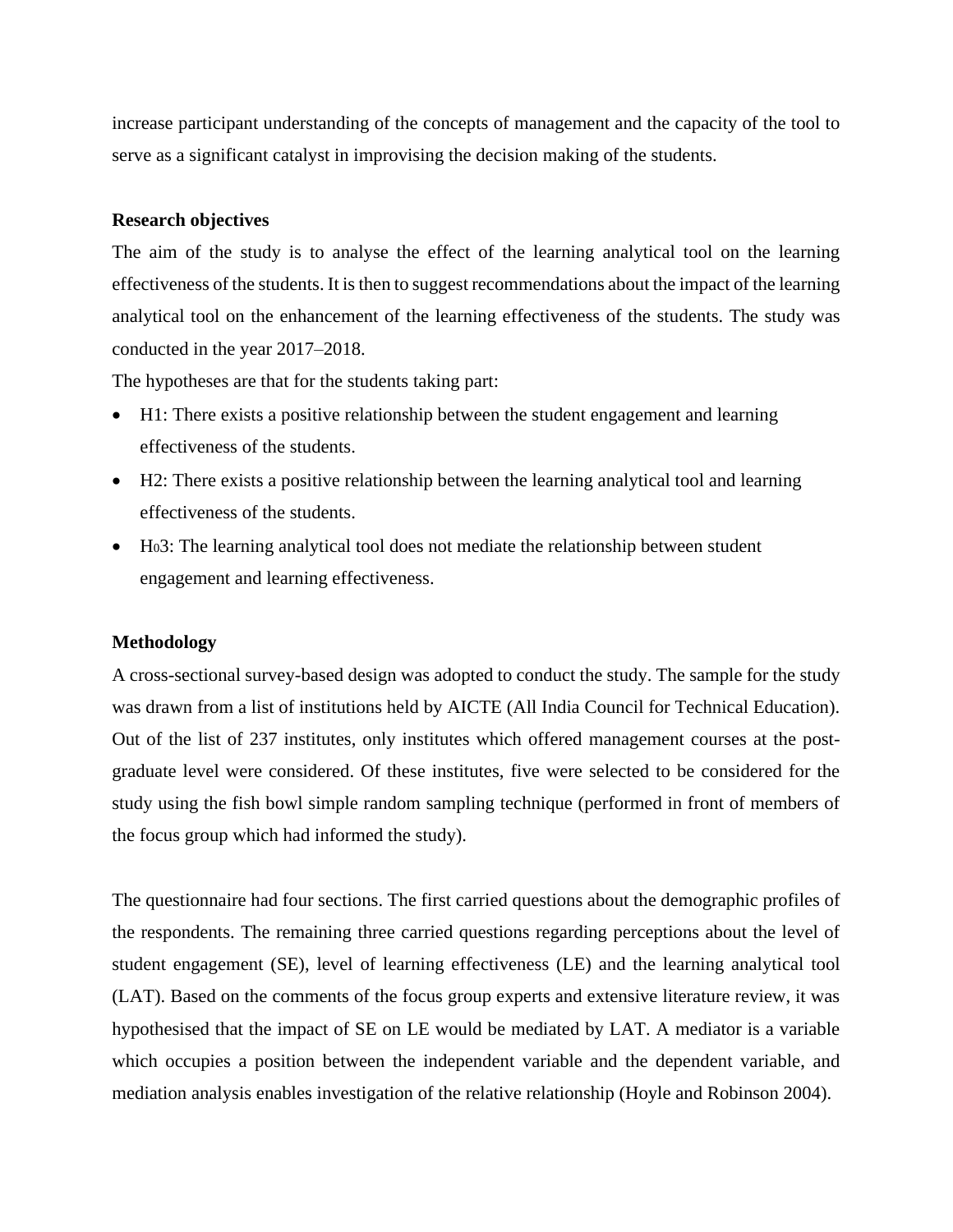#### *Construct Measurements*

All items are measured at 7-point Likert scale where '1' represents Strongly Disagree and '7' represents Strongly Agree. Scores greater than the average indicate higher level of agreement with the items.

*Student Engagement (SE)*: The standardized questionnaire devised by Fredericks et al. (2004) was taken to measure this. The indicators for SE in the model are: Cognitive Engagement (CE), Emotional Engagement (EE) and Behavioral Engagement (BE) and the items include 'paying attention in class', 'following instructions at the institution', 'completion of assignments' etc.

*Learning Analytical Tool (LAT):* A self-constructed questionnaire was taken for the study. The dimensions of LAT in the model are: Customized Learning Environment (CLE), Step-Wise Approach (SWA) and Student Involvement (SI) and the items comprise 'customization according to learning behavior', 'conducive game environment', 'goal oriented', 'step by step approach' etc. *Learning Effectiveness (LE):* A self-constructed questionnaire was taken for the study. The dimensions of LE in the model are: Student Learning Ability (SLA) and Student Inquisitiveness (SIQ). The items corresponding to these indicators are 'able to reciprocate what is being taught', 'appreciated for being a learner', 'knowledge retention', 'proactive towards academic assignments' etc.

#### *Participants*

Students of 2-year MBA management courses studying in their first year of the programme were administered the questionnaires. First year students were selected (aged between 21-24 years) so as to help them take a calculated decision towards elective selection that is scheduled to happen during the second year in their course. The measured change sought was to understand the impact of Learning Analytical Tool in enhancing the learning effectiveness and the level of engagement. In total, 250 questionnaires were distributed and 161 completed questionnaires were taken for analysis. Out of 161 respondents 54% were males and 45.9% were females, 88% belonged to 20-22 years of age category and 11.8% were from 22-24 years of age category.

#### *Factor Analysis*

While all three question sets were heavily informed by literature review, only student engagement was identified to have a readily suitable standardized questionnaire. The questions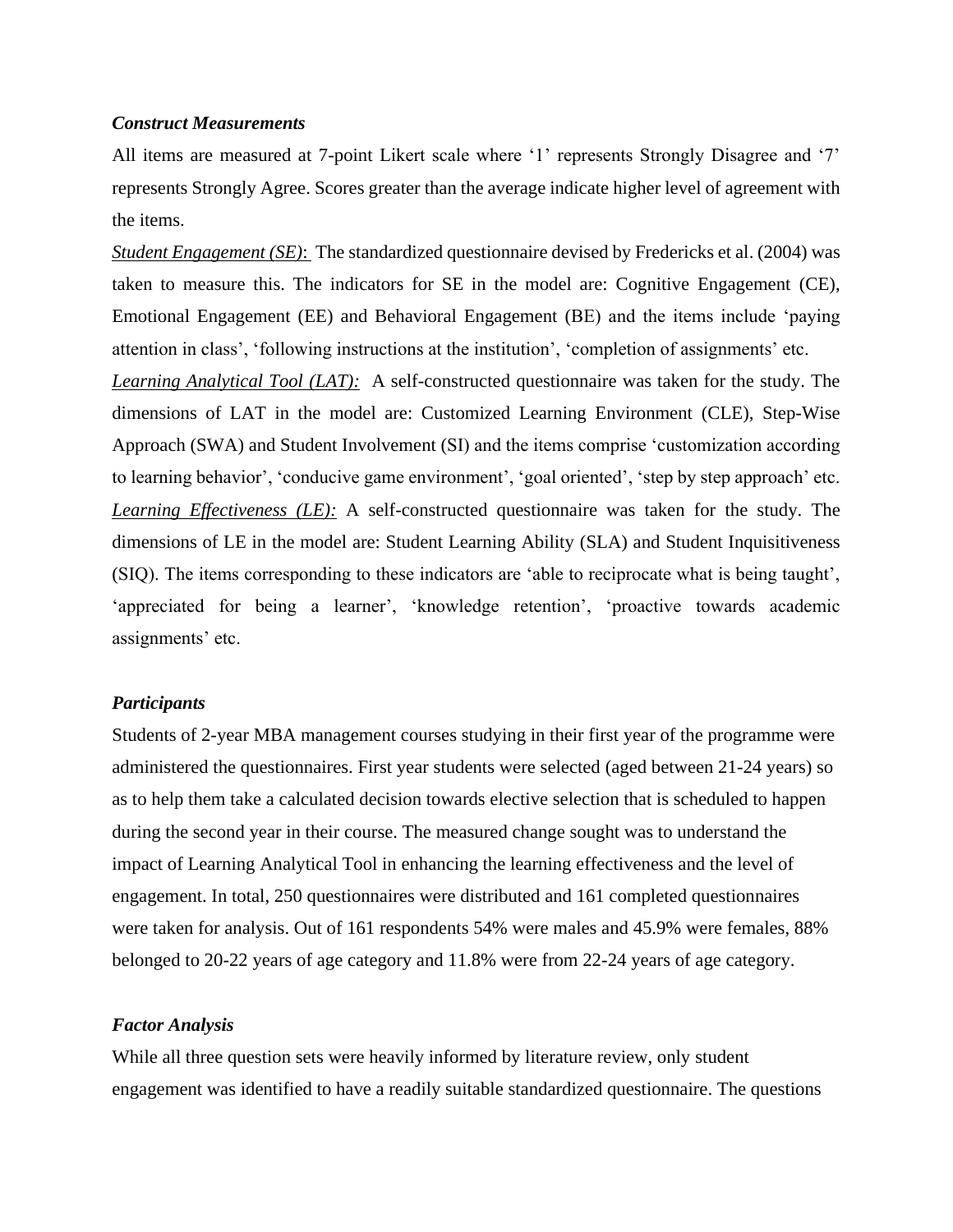to frame the remaining two constructs (LE and LAT) were validated by applying both Exploratory Factor Analysis and Confirmatory Factor Analysis techniques (see Khatri and Raina, forthcoming). All analysis was conducted using PLS SEM 3.0 SmartPLS.

#### **Results**

#### *Reliability and Validity of the Model*

Reliability (Table 1) is considered satisfactory when Cronbach  $\alpha$  and composite reliability are greater than 0.7 (Bagozzi and Yi 1988; Hair et al. 2010). Heterotrait-monotrait (HTMT) ratio (Table 2) is a robust technique to assess discriminant validity of latent variables (Henseler, Ringle, and Sarstedt 2015) and is an estimate of what the true correlation (disattenuated correlation) between two constructs would be, if they were perfectly measured (i.e. if they were perfectly reliable). A disattenuated correlation between two constructs close to one indicates a lack of discriminant validity. Ullman and Bentler (2013) suggest that all parameters (dimensions and constructs) are used. Figure 2 contains a visual representation of the discriminant validity of the latent variables.

Insert Table 1: Reliability of the Constructs about here Insert Table 2: Discriminant Validity- Heterotrait-monotrait ratio (HTMT) about here

#### *Structural Model*

*About here: Figure 2.* Structural Model

In SmartPLS, the relationships between constructs can be determined by examining their path coefficients and related t-statistics via the bootstrapping procedure (Wong 2016).The strength of connection (path coefficient) indicates the response of the dependent variable to a unit change in an explanatory variable; under the condition that all other variables in the model are held constant (Bollen 1989). In a structural equation model, the path coefficients are similar to correlation or regression coefficients (McIntosh and Gonzalez-Lima 1994). An interpretation of the results of a path model involves testing the significance of all relationships in the structural model by assessing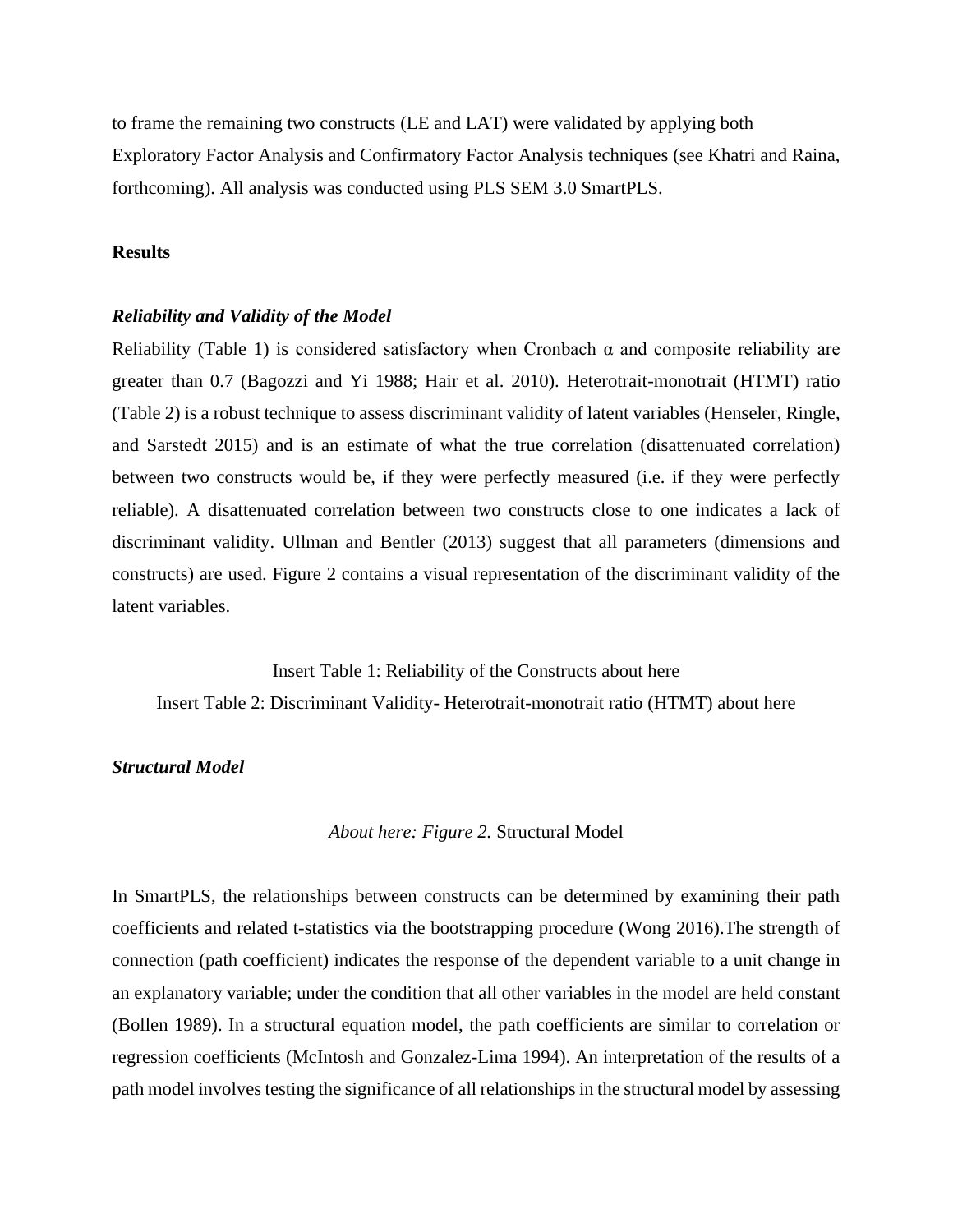t-statistics (calculated by dividing the original sample from its corresponding standard deviation value), p-values and bootstrap confidence intervals. In the present work,  $5\%$  ( $p < 0.05$ ) has been chosen as the level of significance for analysis of results. Using a two-tailed t-test, this 5% significance level requires the t-statistic to be larger than 1.96 (Wong 2016). Table 3 shows the tstatistics and p-values across each relationship and indicates the acceptance or rejection of the null hypothesis.

The relationship between student engagement (SE) and learning effectiveness (LE) was significant  $(p=0.002)$ , with a t-statistic of 3.149 (greater than 1.96) and β (original sample) equal to 0.263. This indicates the acceptance of alternate hypothesis that SE is positively related to LE. Therefore, H1 was accepted. Similarly, the relationship between learning analytical tool (LAT) and LE is found to be significant ( $p < 0.001$ ) with a t-statistic of six greater than 1.96) and β original sample) equal to 0.505. This indicates the acceptance of alternate hypothesis that LAT is positively related to LE. Hence, H2 is accepted.

#### Insert Table 3: Significance of the Path Coefficients about here

Before testing H<sub>0</sub>3, the model containing all three constructs needs to be evaluated. The  $R^2$  value is the most common measure for doing this. The value of  $\mathbb{R}^2$  (Table 4) lies between 0 to1 and a higher value represents greater predictive accuracy (Hair et al. 2011). F square effect size was analyzed as it is the change in the  $R^2$  value on the omission of a particular independent variable from the model (Table 5).

> Table 4: R square of the Structural Model about here Table 5: F square effect size about here

In addition to evaluating the magnitude of  $R^2$  Stone-Geisser's  $Q^2$  value should be examined (Geisser, 1974; Stone, 1974).  $Q^2$  in Table 6 represents the predictive relevance of the model. The model has predictive relevance for a dependent variable if the  $Q^2$  value for this dependent variable is greater than zero.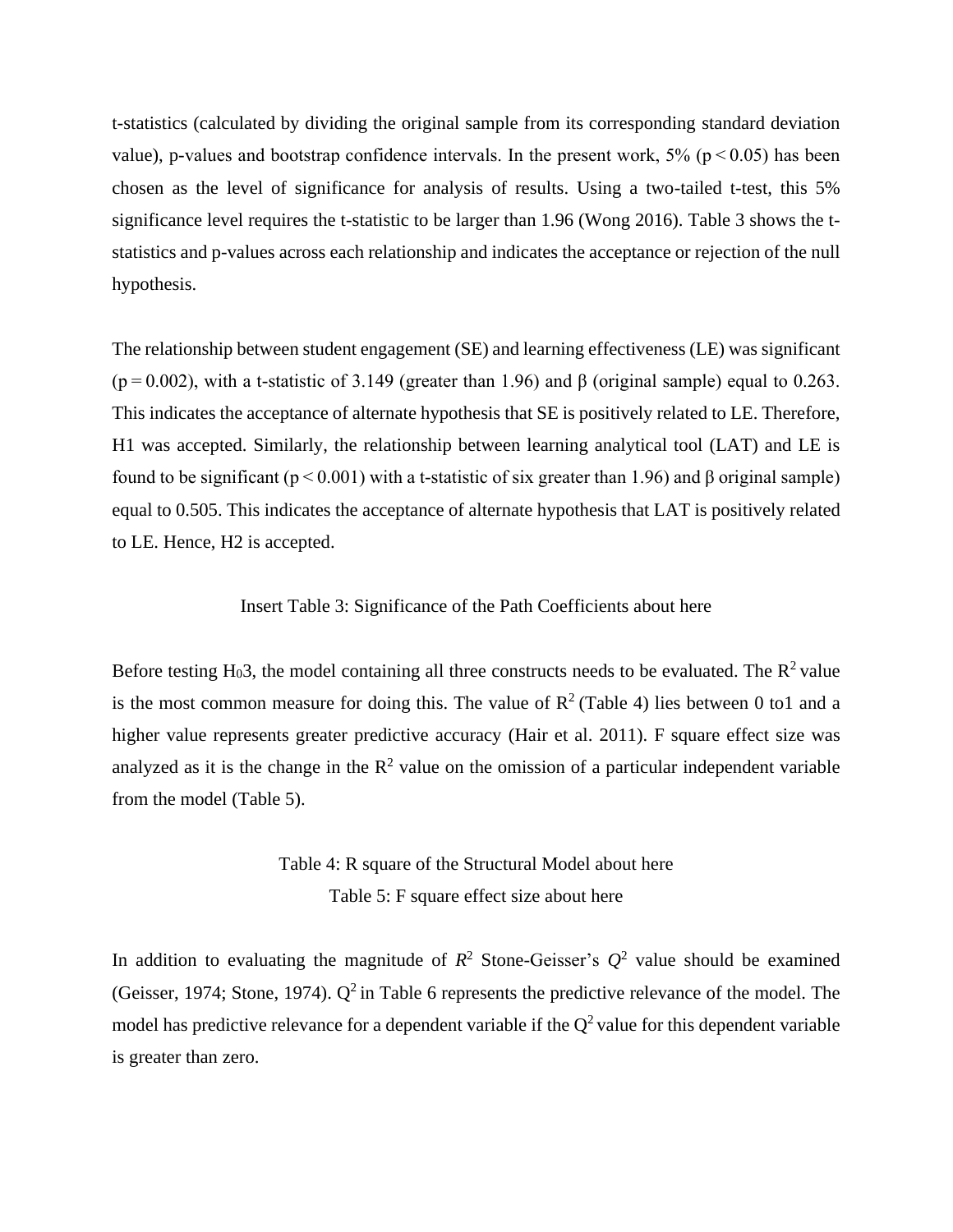Table 6: Q- square Construct Cross- validated Redundancy about here

#### *Mediation Analysis*

Having evaluated the model as a whole, mediation analysis was conducted. Hayes' (2009) method was implemented based on the argument that two direct relationships can't result in an indirect relationship. The process entails the estimation of the total and direct effect of predictor on criterion, as well as the indirect effect of the independent variable on the dependent variable through mediator.

#### *Direct Effect*

First, the unmediated path between SE and LE was analysed (Figure 3) and it was observed that SE to LE had a significant *β* of 0.638 and produced an *R*2 of 0.408 for LE (Table 7).

> Table 7: Direct Effect of SE on LE about here  *Figure 3.* Direct effect of SE on LE about here

#### *Indirect Effects*

When the mediation relationship with LAT was added, the new paths were significant (SE to LAT had a *β* of 0.743 and LAT to LE had a *β* of 0.505). Importantly, the direct path between SE and LE was still significant with a *β* of 0.263 (Tables 8–10 and Figure 4). These results validated our model by providing strong evidence that LAT acts as a partial mediator and that predicting only a direct relationship between SE and LE is suboptimal. Therefore, H<sub>0</sub>3 was rejected.

About here:

Table 8: Indirect Effect Student Engagement\*Learning Effectiveness Table 9: Significance of the Indirect Effect Table 10: Direct and Indirect Effects with significance *Figure 4.* Mediation Model corresponding to the Model 4 given by Hayes (2009)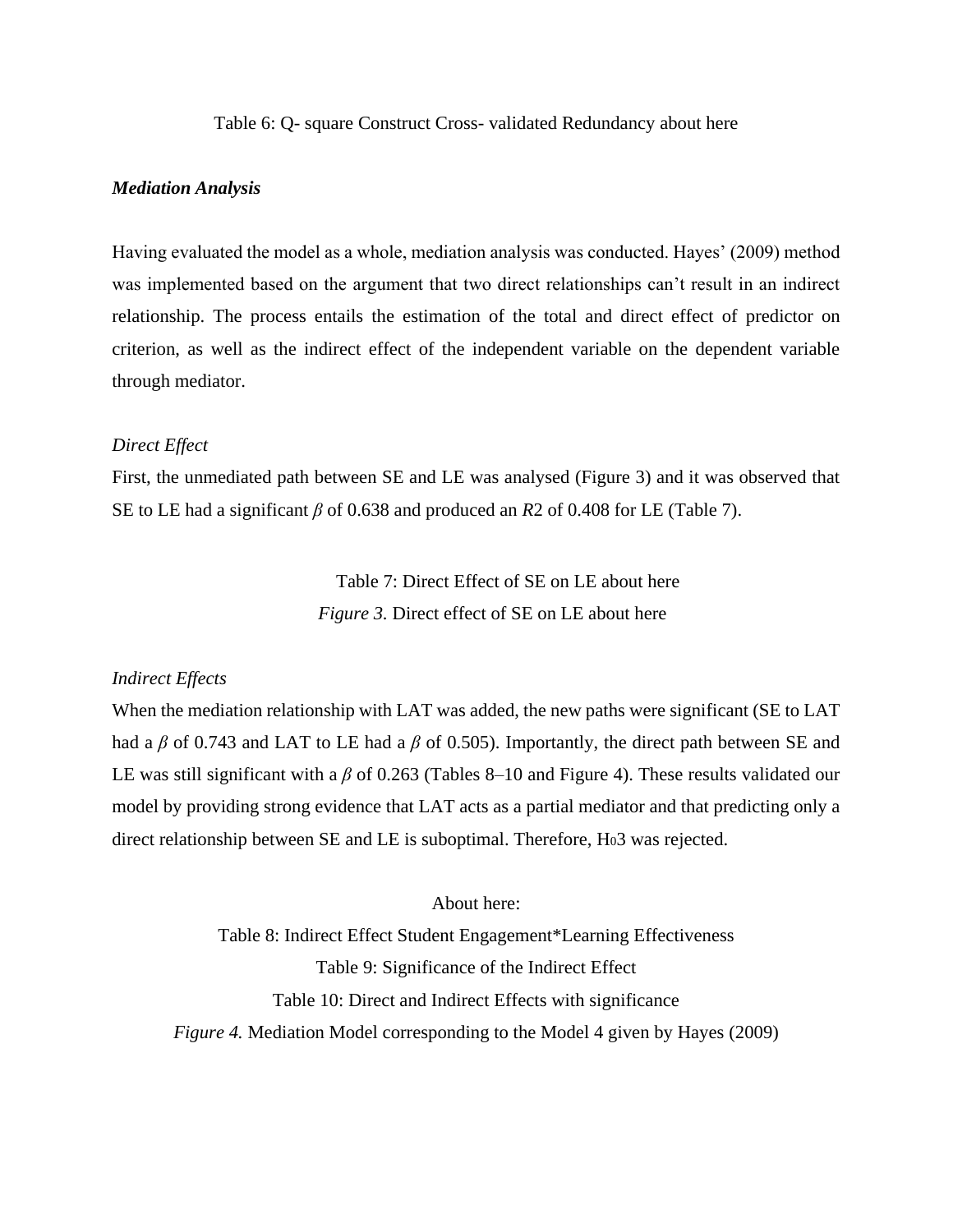#### **Discussion and conclusion**

Indian graduates have low employability rates and one of the key reasons for this is career choices which are mismatched to their competences. The intrinsic competency and interests of the students are neglected in favour of careers that align with the choices of the students' families or friends. This can have the effect of entrenching intergenerational inequality. There is urgent need of a tool which can provide a pedagogical approach to enhance the knowledge capital of students, in order to support choices more aligned to competencies. Digital educational games combine learning and enjoyment to offer a potential solution. The COMPCAT game engine, aligned with the use of learning analytics, is able to map the competency of the students to the career matching their personal profiles.

The findings of the study suggest that learning analytics is a potentially powerful tool for enhancing the learning effectiveness of the students in the context discussed in this paper. A partial mediation effect of the learning analytical tool was observed between the relationship of student engagement and learning effectiveness. Thus, the learning analytic tool enhances learning effectiveness. COMPCAT will serve as a catalyst in enhancing the knowledge capital of the students so that they can choose their next subjects in alignment with their intrinsic interests. The applications of the module can be replicated for second year students wherein their intrinsic interests can be mapped to facilitate their decision making to choose an appropriate career. The potential for the tool is that the career decision making of students generally, could become much better once they are aware of their intrinsic competence.

The dimensions to measure learning analytical tool and learning effectiveness are another significant contribution of the study. The comprehensive list of factors enhances the understanding of the concepts and enables future researchers to explore other avenues using these indicators.

The present study is highly pertinent for higher education institutions in India and can be extended to school students also. It also offers insights for countries globally. Although the use of gaming and learning analytics may be more developed in higher education settings beyond India, it is still the case that students globally have a mismatched set of skills to their jobs once they leave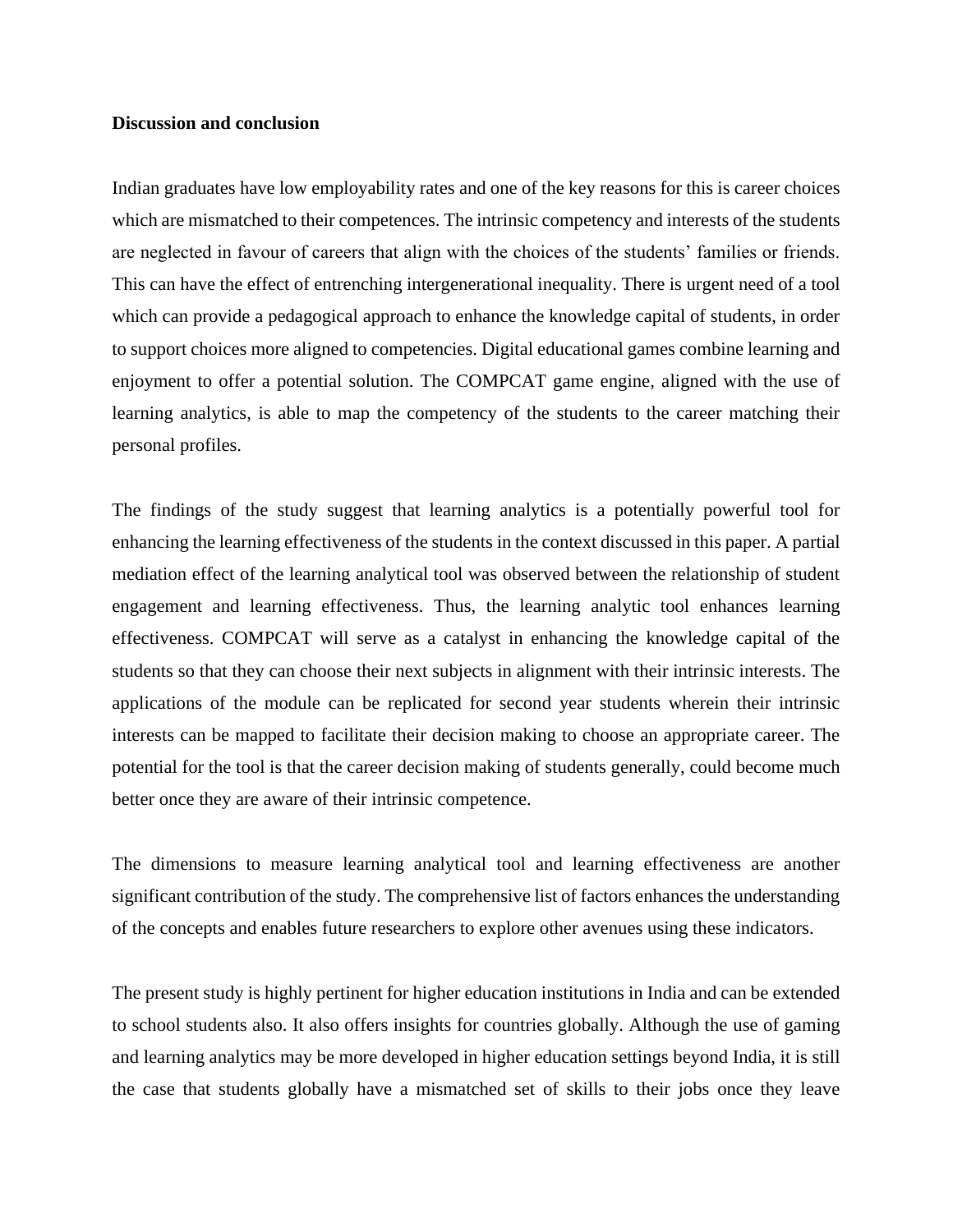university. A tool to address the fundamental issue of sub-optimal subject choices has the potential to boost social mobility by helping guide students towards careers which match their intrinsic competence, and which are successful and rewarding.

#### **References**

- Adams Becker, S., Cummins, M., Davis, A., Freeman, A., Hall Giesinger, C., & Ananthanarayanan, V. 2017. NMC Horizon Report: 2017 Higher Education Edition. The New Media Consortium. Austin. Retrieved from https://www.sconul.ac.uk/sites/default/files/documents/2017-nmc-horizon-report-he-EN.pdf
- Appleton, J.J., Christenson, S.L., Kim, D. & Reschly, A.L. 2006. Measuring cognitive and psychological engagement: Validation of the Student Engagement Instrument, Journal of School Psychology, 44, pp. 427–445.
- Bagozzi, R. P., & Yi, Y. 1988. "On the evaluation of structural equation models". Journal of the Academy of Marketing Science, 16, 74-94. Burrows, P.L. 2010. An examination of the relationship among affective, cognitive, behavioral, and academic factors of student engagement of 9th grade students, Dissertation, University of Oregon.
- Bollen KA. 1989. "Structural Equations with Latent Variables". New York: Wiley.
- Burrows, P. L. 2010. "An Examination of the Relationship among Affective, Cognitive, Behavioral, and Academic Factors of Student Engagement of 9th Grade Students." Ph.D. diss., University of Oregon
- Cain, J., Hasan, R., Magsombol, R., and Tandon, A., 2014, "Accounting for inequality in India," In: Kanbur, R., Rhee, C. and Zhuang, J. (Eds), Inequality in Asia and the Pacific: Trends, Drivers and Policy Implications, Routledge: London.
- Cuff, B. M. 2017. "Perceptions of subject difficulty and subject choices: are the two linked, and if so, how?" Ofqual/17/6288 October 2017. Retrieved from: https://assets.publishing.service.gov.uk/government/uploads/system/uploads/attachment\_d ata/file/649891/Perceptions\_of\_subject\_difficulty\_and\_subject\_choices.pdf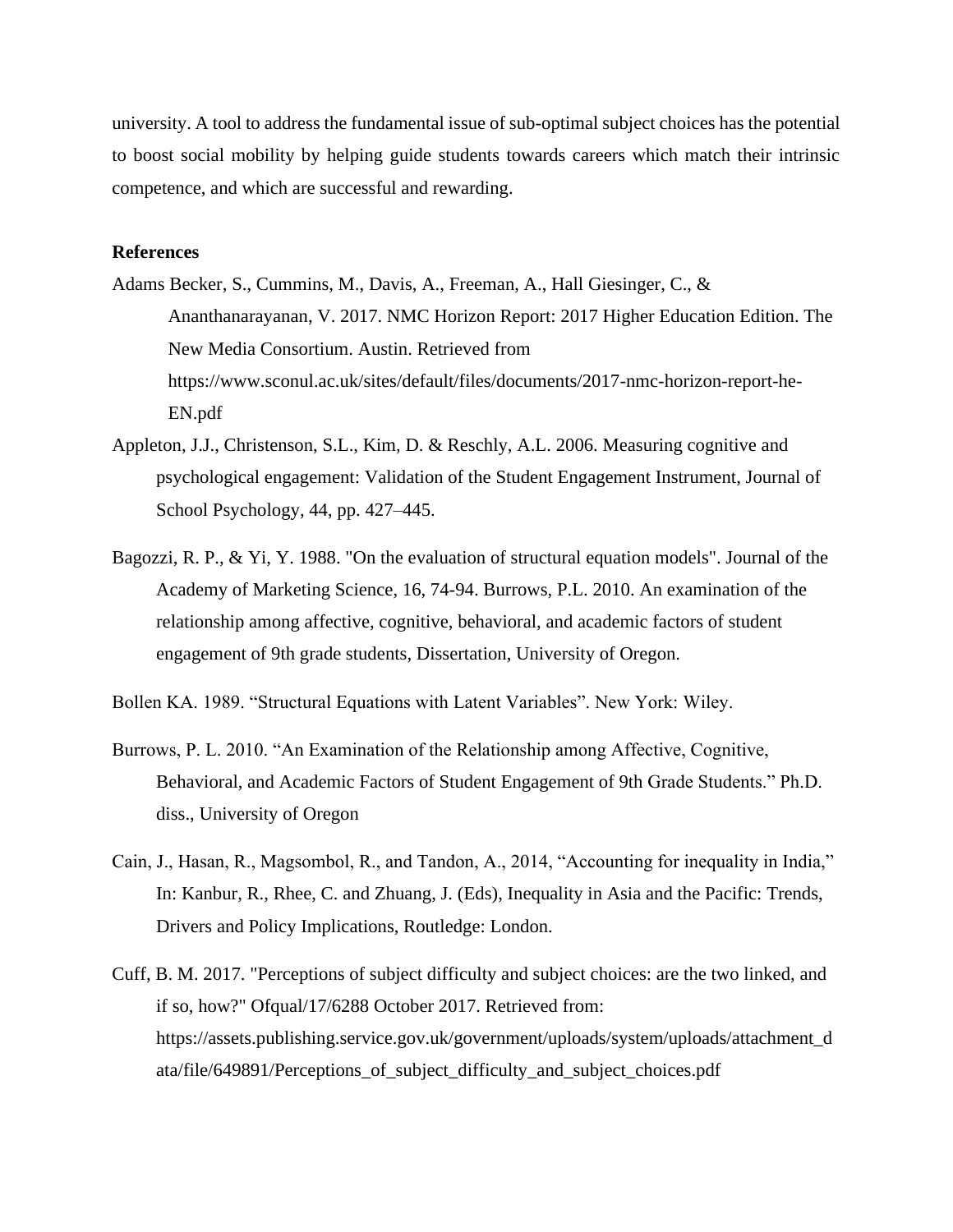- Dörner, R., Göbel, St., Kickmeier-Rust, M. D., Masuch, M., and Zweig, K. 2016. Entertainment Computing and Serious Games. Berlin: Springer.
- Ellis, C. 2013. Broadening the scope and increasing the usefulness of learning analytics: The case for assessment analytics. British Journal of Educational Technology, 44(4), 662–664.
- Fizer, D. 2013. "Factors Affecting Career Choices of College Students Enrolled in Agriculture", Research Paper Presented for the Master of Science in Agriculture and Natural Resources Degree, The University of Tennessee, Martin. Retrieved from https://www.utm.edu/departments/msanr/\_pdfs/Fizer\_Research\_Project\_Final.pdf
- Fredericks, J. A., Blumenfeld, P. C., and Paris, A. H. 2004. School engagement: Potential of the concept, state of the evidence. Review of Educational Research, 74, 59– 109.
- Geisser, S. 1974. A predictive approach to the random effect model. Biometrika 61(1): 101-107.
- Hair, J. F., W. C. Black, B. J. Babin, and R. E. Anderson. 2010. Multivariate Data Analysis. 7th ed. New York: Pearson.
- Hair, J.F., Ringle, C.M. and Sarstedt, M. 2011. PLS-SEM: Indeed a silver bullet. Journal of Marketing theory and Practice 19(2): 139-152.
- Hayes, A. F. 2009. "Beyond Baron and Kenny: Statistical mediation analysis in the new millennium." Communication monographs 76(4): 408-420.
- Henseler, J., Ringle, C.M. and Sarstedt, M. 2015. "A new criterion for assessing discriminant validity in variance-based structural equation modeling." Journal of the academy of marketing science 43(1), 115-135.
- Holzinger, A., Kickmeier-Rust, M., and Albert, D. 2008. Dynamic media in computer science education; content complexity and learning performance: Is less more? Educational Technology and Society, 11(1), 279–290.
- Hoyle, R. H. and Robinson, J. C. 2004 'Mediated and Moderated Effects in Social Psychological Research: Measurement, Design and Analysis Issues', in Sansone, C., Morf, C. C., and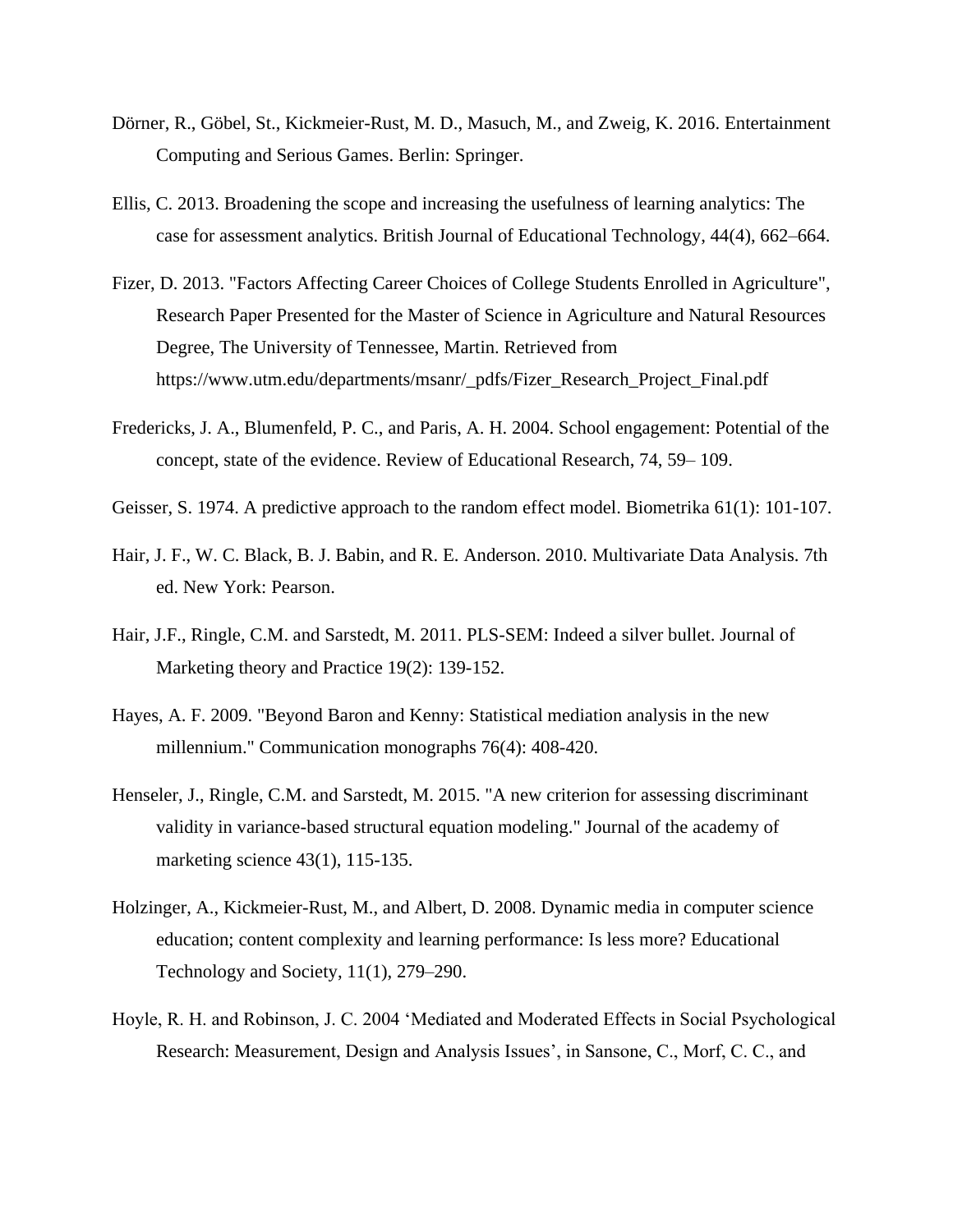Panter, A. T. (Eds) The Sage handbook of methods in social psychology. Thousand Oaks ; London: SAGE Publications, p. xxvii, 528.

- Jain-Chandra, S., Kinda, T.,Kochhar, K., Piao, S., and Schauer, J., Sharing the Growth Dividend: Analysis of Inequality in Asia 2016. IMF Working Paper No. 16/48. Available at SSRN: https://ssrn.com/abstract=2759757
- Kickmeier-Rust, M.D. 2012. Around an inspiring virtual learning world in eighty days. In M. D. Kickmeier-Rust and D. Albert (Eds.), An Alien's Guide to Multi-adaptive Educational Games (pp. 1-4). Santa Rosa, CA: Informing Science Press.
- Kickmeier-Rust, M.D. 2018. Combinatorial and Psychometric Methods for Game-based Assessment. In proceedings of the European Conference on Game-based Learning, October 4-5, 2018, Sophia Antipolis, France.
- Kickmeier-Rust, M.D., and Albert, D. 2017. Using Structural Domain and Learner Models to Link Multiple Data Sources for Learning Analytics. In joint proceedings of the Sixth Multimodal Learning Analytics (MMLA) Workshop and the Second Cross-LAK Workshop (pp 82-88), Vancouver, Canada, March 14, 2017.
- Khatri, P., and K. Raina. Forthcoming. Learning Analytical Tool for Learning Effectiveness in Diverse Classrooms: Scale Development and Its Impact. Delhi: Guru Gobind Singh Indraprastha University
- Kovanovic, Vitomir. 2017. "Assessing cognitive presence using automated learning analytics methods", Ph.D Dissertation, University of Edinburgh.
- Kumar, K. 2011. "Give up the herd mentality" The Hindu, May 2017. Retrieved from https://www.thehindu.com/features/education/careers/give-up-the-herdmentality/article2025900.ece.
- Kumar, M. 2016. Only 25% Of Indian Graduates Are Employable, And The Solution Is Obvious, [upGrad blogpost] Retrieved from https://www.upgrad.com/blog/employabilitysolution-skill-development/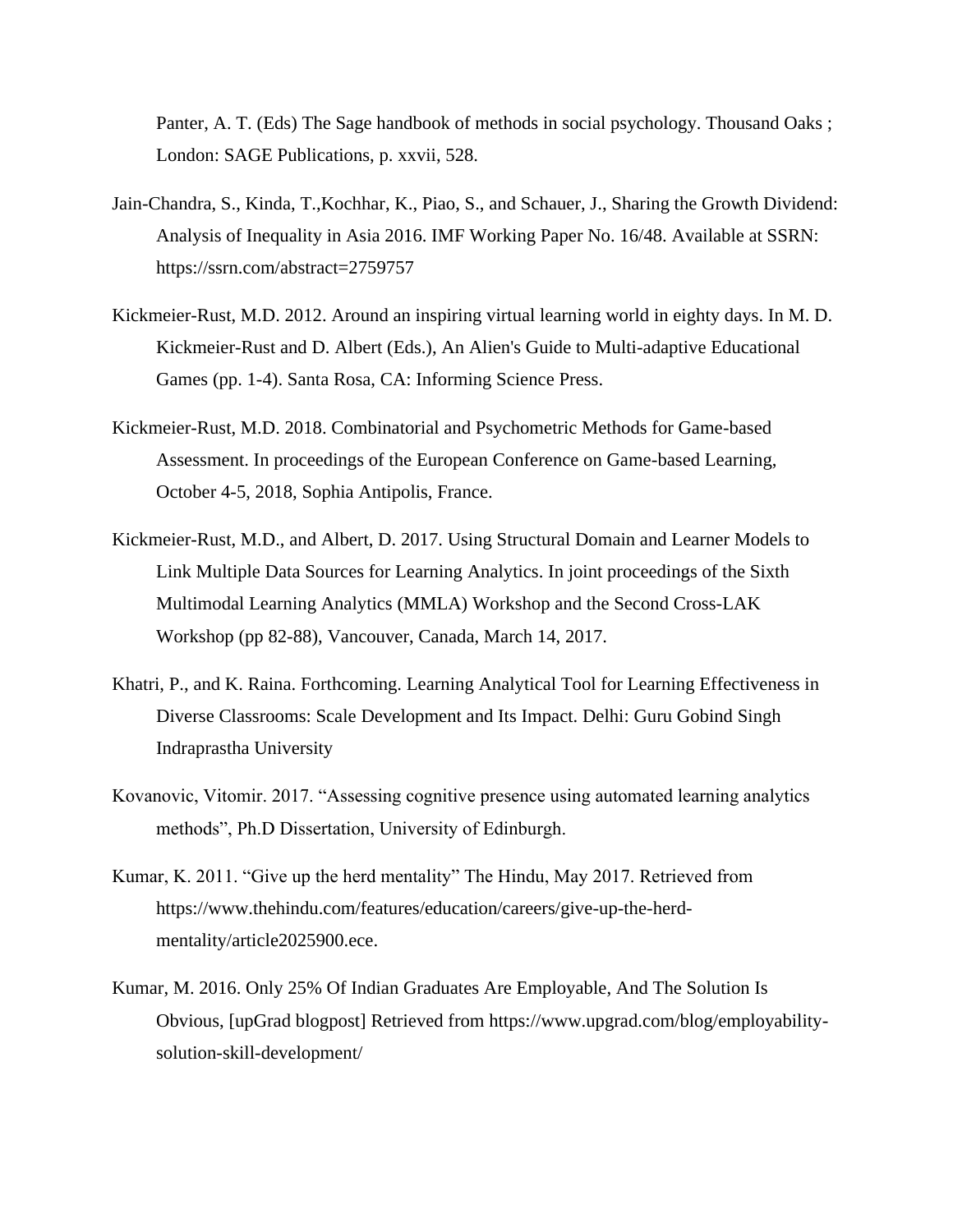- Linek, S. B., Schwarz, D., Bopp, M., and Albert, D. 2009. "When playing meets learning: Methodological framework for designing educational games." International Conference on Web Information Systems and Technologies. Springer, Berlin, Heidelberg.
- McIntosh, A.R., Gonzalez-Lima, F.1994. "Structural equation modeling and its application to network analysis in functional brain imaging". Hum. Brain Mapp., Vol.2, 2–22.
- Motiram, S. and Singh, A. 2012 'How Close Does the Apple Fall to the Tree? Some Evidence from India on Intergenerational Occupational Mobility', Economic and Political Weekly, 47(40), pp. 56–65. Retrieved from: [http://www.jstor.org/stable/41720217.](http://www.jstor.org/stable/41720217)
- Peirce, N., Conlan, O., Wade, V., "Adaptive Educational Games: Providing Non-invasive Personalised Learning Experiences," Digital Games and Intelligent Toys Based Education, 2008 Second IEEE International Conference on , vol., no., pp.28-35, 17-19 Nov. 2008.
- Piety, P. J., D. T. Hickey, and M. J. Bishop. 2014. "Educational Data Sciences Framing Emergent Practices for Analytics of Learning, Organizations and Systems." LAK '14, March 24–28, Indianapolis, IN, USA
- Siemens, G., Long, P., Gašević, D., and Conole, G. 2011. Call for papers, 1st International Conference Learning Analytics and Knowledge (LAK 2011). Retrieved from https://tekri.athabascau.ca/analytics/call-papers
- Steed, S. 2018. "Too many graduates are mismatched to their jobs. What's going wrong?" The Guardian, Retrieved from https://www.theguardian.com/higher-educationnetwork/2018/jan/25/too-many-graduates-are-mismatched-to-their-jobs-whats-goingwrong
- Stone, Mervyn 1974. "Cross-validatory choice and assessment of statistical predictions." Journal of the Royal Statistical Society. Series B (Methodological), 111-147.
- Sundar, N. 2018. India's Higher education troubles, The New York Times [online] Retrieved from https://www.nytimes.com/2018/08/03/opinion/india-higher-education-modi-ambanirss-trouble.html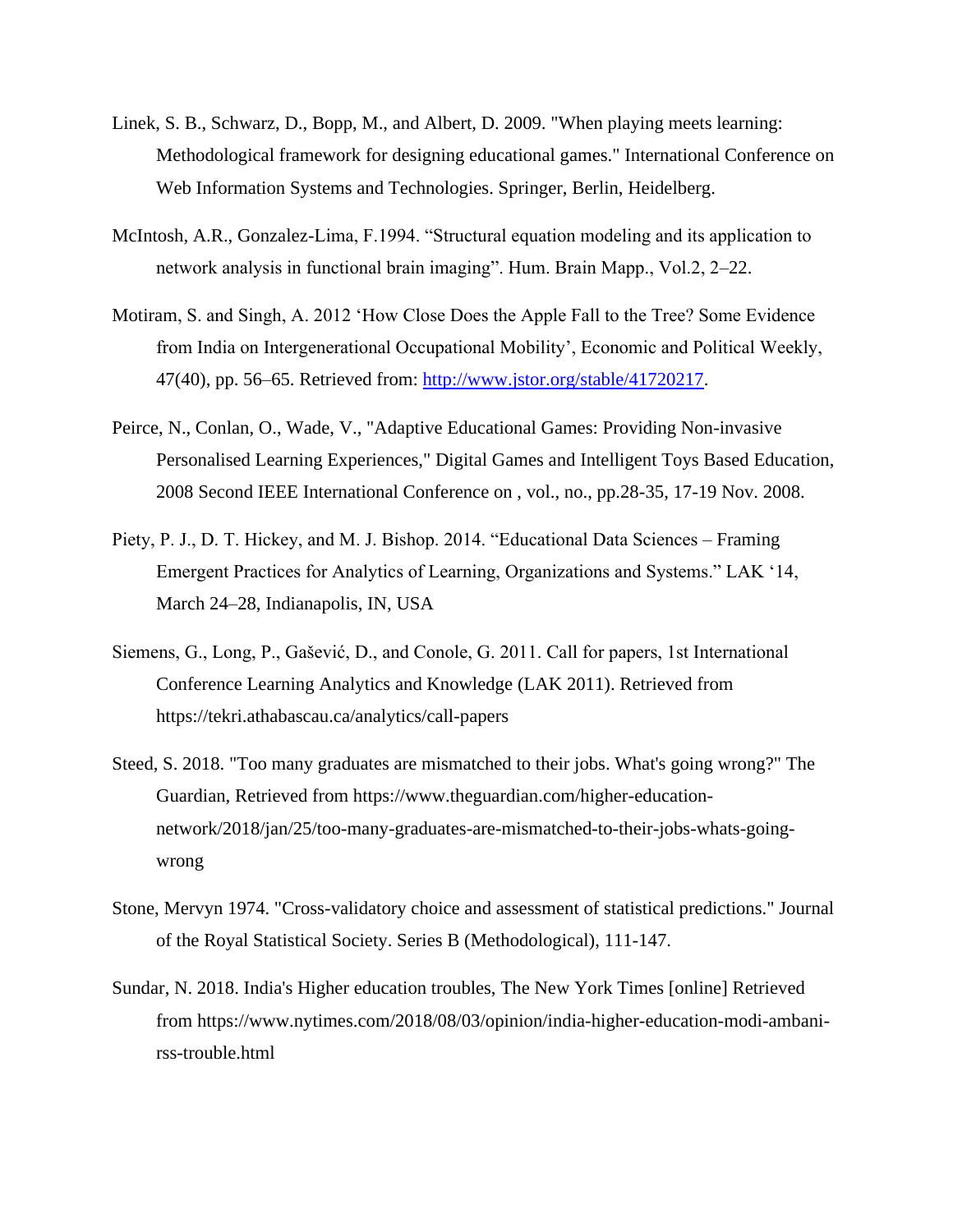- Trines, S. 2018 Education in India, World Education News and Reviews, Retrieved from https://wenr.wes.org/2018/09/education-in-india
- Ullman, J. B., & Bentler, P. M. 2013. Structural equation modeling. In J. A. Schinka, W. F. Velicer, & I. B. Weiner (Eds.), Handbook of psychology: Research methods in psychology (pp. 661-690). Hoboken, NJ, US: John Wiley & Sons Inc.
- Wong, K. K. K. 2016. "Mediation analysis, categorical moderation analysis, and higher-order constructs modeling in Partial Least Squares Structural Equation Modeling (PLS-SEM): A B2B Example using SmartPLS". Marketing Bulletin, 26.
- Wouters P., and van Oostendorp H. 2017. Overview of Instructional Techniques to Facilitate Learning and Motivation of Serious Games. In: Wouters P., van Oostendorp H. (Eds), Instructional Techniques to Facilitate Learning and Motivation of Serious Games. Advances in Game-Based Learning. Cham: Springer.
- Yin, H. and Wang, W. 2016. 'Undergraduate students' motivation and engagement in China: an exploratory study', Assessment and Evaluation in Higher Education, 41(4), pp. 601–621. doi: 10.1080/02602938.2015.1037240.

Tables and figures follow: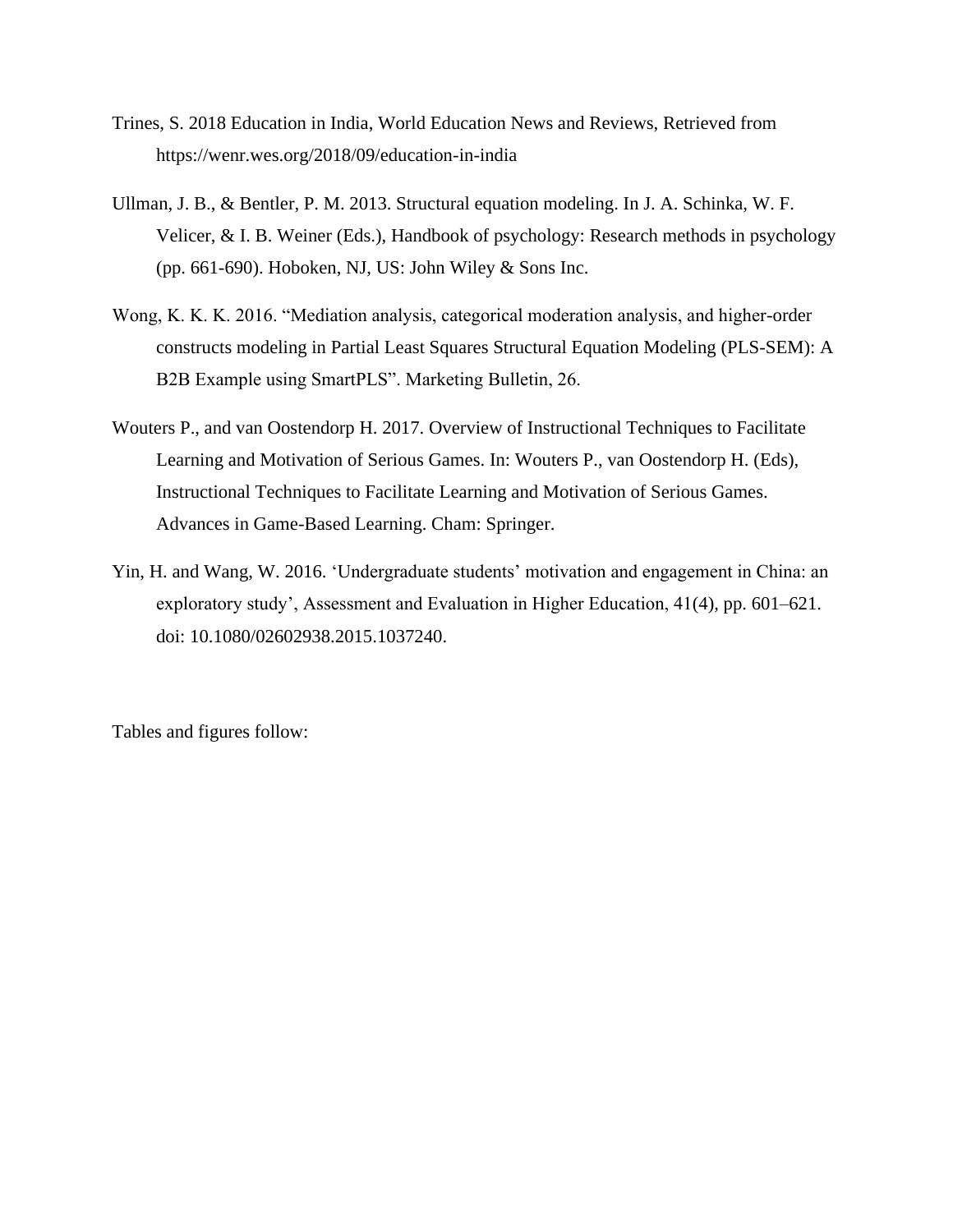# **Figures**



Figure 1: Screenshot of the game

Note – although colour figures presented, they are to be reproduced black and white



*Figure 2.* Structural Model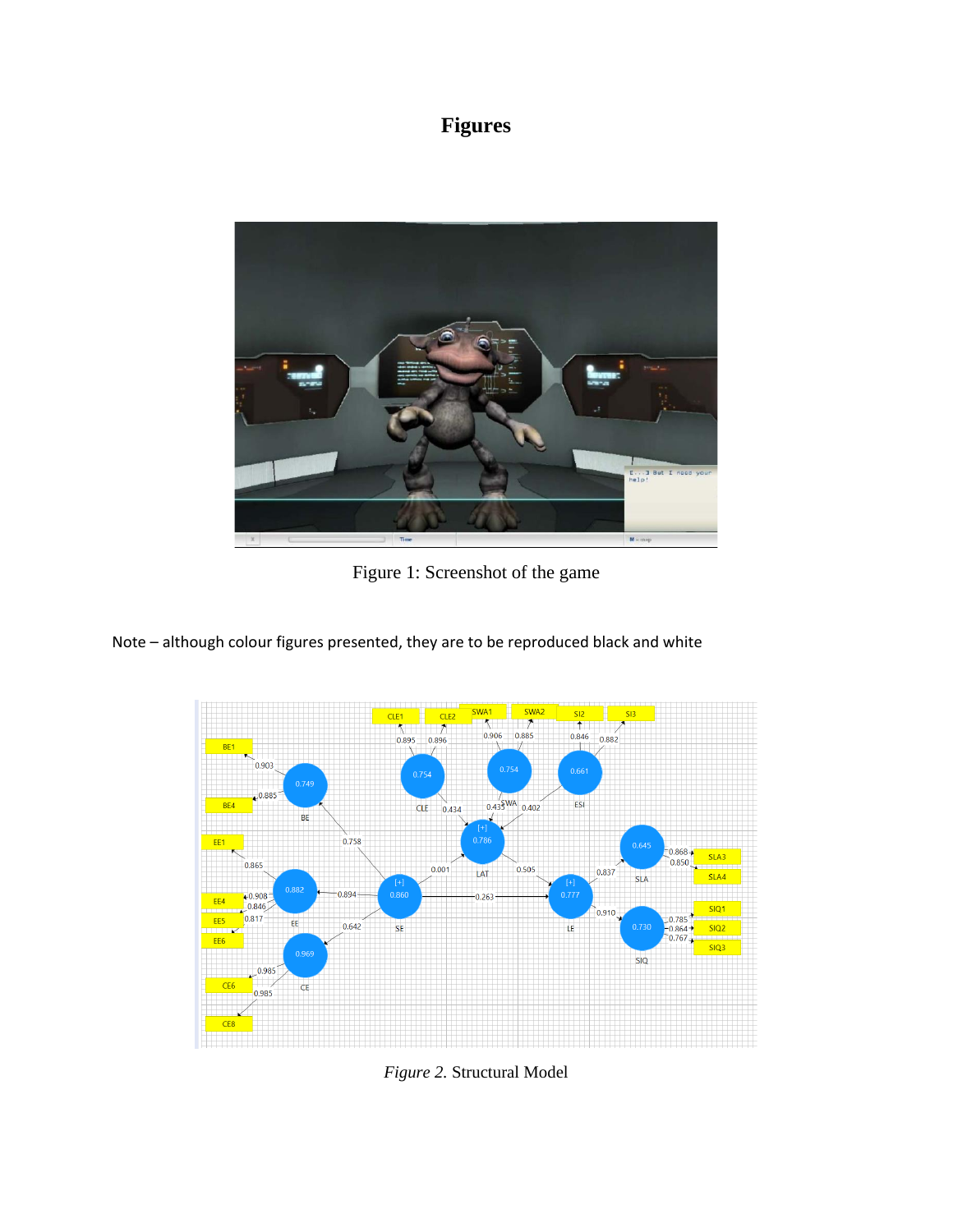

*Figure 3.* Direct effect of SE on LE



*Figure 4.* Mediation Model corresponding to the Model 4 given by Hayes (2009)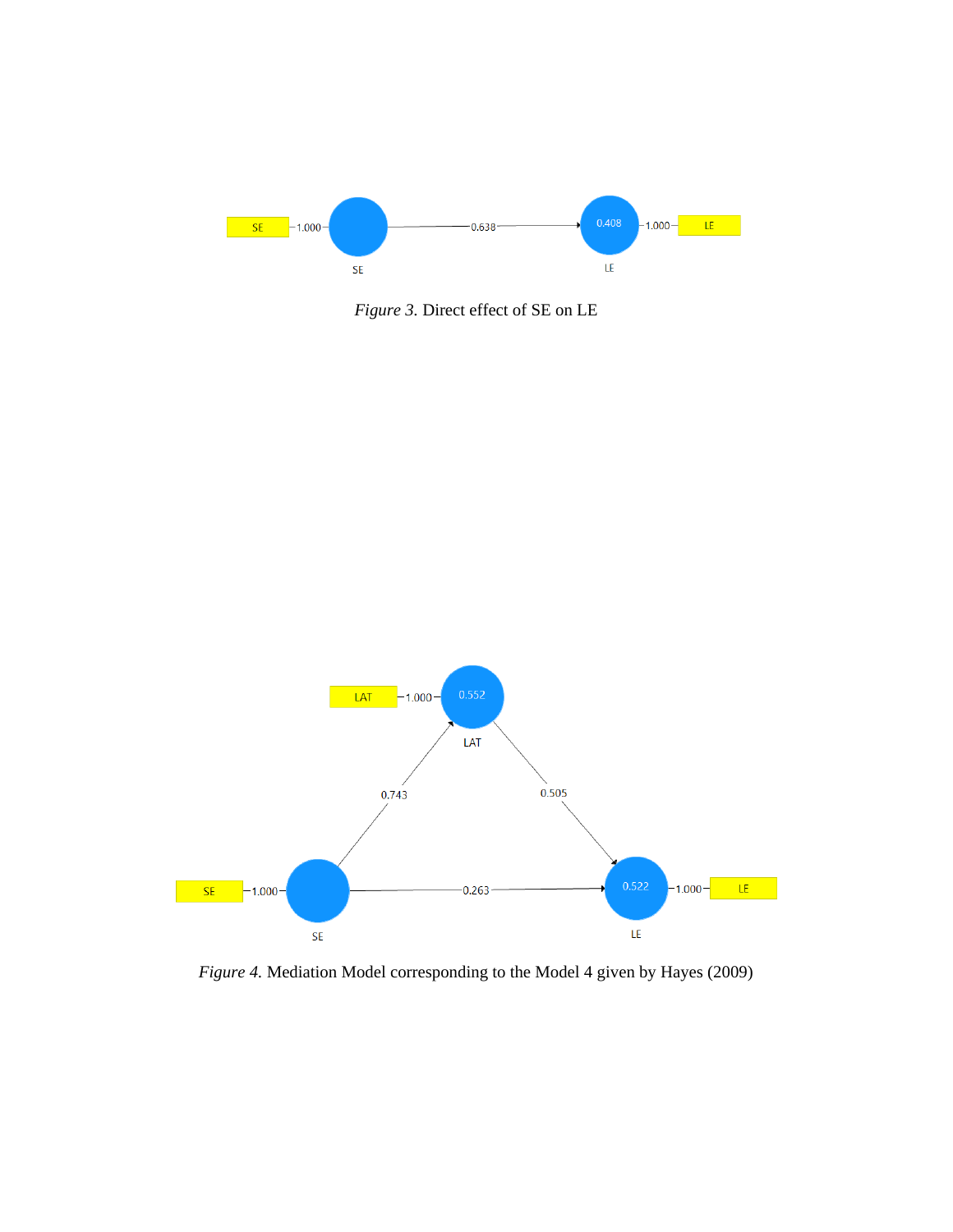Tables

|  |  | Table 1: Reliability of the Constructs |
|--|--|----------------------------------------|
|--|--|----------------------------------------|

| <b>Construct</b>                | Cronbach $\alpha$ | <b>Composite Reliability</b> | <b>Type of Construct</b>  | <b>AVE (Average Variance</b><br><b>Extracted</b> )                     |
|---------------------------------|-------------------|------------------------------|---------------------------|------------------------------------------------------------------------|
| <b>Student Engagement</b>       | 0.86              | 0.892                        | Reflective-<br>reflective | 0.510                                                                  |
| <b>Learning Analytical Tool</b> | 0.786             | 0.849                        | Reflective-<br>formative  | Content validity was<br>established and VIF values<br>were less than 5 |
| <b>Learning Effectiveness</b>   | 0.777             | 0.849                        | Reflective-<br>reflective | 0.529                                                                  |

Table 2: Discriminant Validity- Heterotrait-monotrait ratio (HTMT)

| Constructs | ళ<br><b>Dimensions</b><br>Constructs                | Engagement<br>Behavioral | Engagement<br>Cognitive | Customised<br>Learning | Engagement<br>Emotional | Involvement | $\Gamma$ ool<br>Analytical<br>Learning | Effectiveness<br>Learning | Engagement | Inquisitive-ness | <b>Student Learning</b> | <b>Step Wise</b><br>Approach |
|------------|-----------------------------------------------------|--------------------------|-------------------------|------------------------|-------------------------|-------------|----------------------------------------|---------------------------|------------|------------------|-------------------------|------------------------------|
|            |                                                     |                          |                         |                        |                         | Student     |                                        |                           | Student    | Student          | Ability                 |                              |
| <b>SE</b>  | <b>Behavioral</b><br><b>Engagement</b>              |                          |                         |                        |                         |             |                                        |                           |            |                  |                         |                              |
| <b>SE</b>  | Cognitive<br><b>Engagement</b>                      | 0.393                    |                         |                        |                         |             |                                        |                           |            |                  |                         |                              |
| <b>LAT</b> | <b>Customised</b><br>Learning<br><b>Environment</b> | 0.715                    | 0.370                   |                        |                         |             |                                        |                           |            |                  |                         |                              |
| <b>SE</b>  | <b>Emotional</b><br><b>Engagement</b>               | 0.648                    | 0.371                   | 0.714                  |                         |             |                                        |                           |            |                  |                         |                              |
| <b>LAT</b> | <b>Student</b><br><b>Involvement</b>                | 0.614                    | 0.493                   | 0.644                  | 0.661                   |             |                                        |                           |            |                  |                         |                              |
| <b>LAT</b> | Learning<br><b>Analytical Tool</b>                  | 0.806                    | 0.531                   | 1.023                  | 0.767                   | 1.100       |                                        |                           |            |                  |                         |                              |
| LE         | Learning<br><b>Effectiveness</b>                    | 0.751                    | 0.560                   | 0.641                  | 0.581                   | 0.689       | 0.890                                  |                           |            |                  |                         |                              |
| <b>SE</b>  | <b>Student</b><br><b>Engagement</b>                 | 0.932                    | 0.722                   | 0.782                  | 1.020                   | 0.765       | 0.901                                  | 0.781                     |            |                  |                         |                              |
| LE         | <b>Student</b><br><b>Inquisitiveness</b>            | 0.607                    | 0.566                   | 0.485                  | 0.531                   | 0.519       | 0.773                                  | 1.217                     | 0.711      |                  |                         |                              |
| LE         | <b>Student</b><br>Learning<br><b>Ability</b>        | 0.835                    | 0.453                   | 0.761                  | 0.553                   | 0.822       | 0.908                                  | 1.166                     | 0.749      | 0.773            |                         |                              |
| <b>LAT</b> | <b>Step Wise</b><br>Approach                        | 0.646                    | 0.445                   | 0.521                  | 0.512                   | 0.602       | 1.007                                  | 0.851                     | 0.666      | 0.883            | 0.653                   |                              |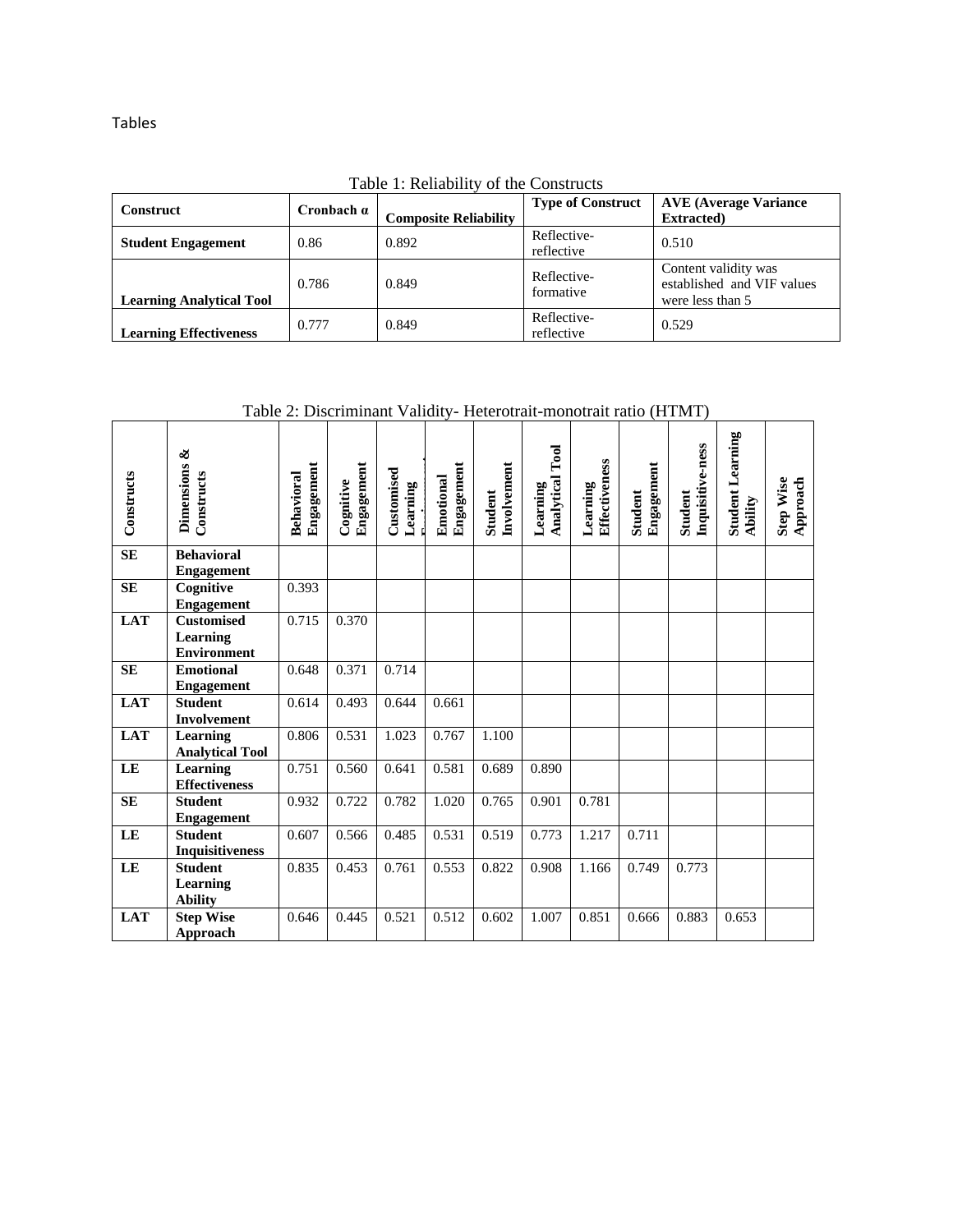| - wore <i>c</i> . presente which                                      | Original<br>Sample $(O)$ | <b>Sample</b><br>Mean (M) | <b>Standard</b><br><b>Deviation</b><br>(STDEV) | <b>T</b> Statistics<br>( O/STDEV ) |       |
|-----------------------------------------------------------------------|--------------------------|---------------------------|------------------------------------------------|------------------------------------|-------|
| <b>Learning Analytical Tool-&gt; Learning</b><br><b>Effectiveness</b> | 0.505                    | 0.498                     | 0.084                                          | 6                                  | 0.000 |
| <b>Student Engagement -&gt; Learning Analytical</b><br>Tool           | 0.743                    | 0.739                     | 0.041                                          | 18.123                             | 0.000 |
| <b>Student Engagement -&gt; Learning</b><br><b>Effectiveness</b>      | 0.263                    | 0.271                     | 0.084                                          | 3.149                              | 0.002 |

Table 3: Significance of the Path Coefficients

#### Table 4: R square of the Structural Model

**R<sup>2</sup> 0.52**

#### Table 5: F square effect size

|                               | Learning               | Learning             | <b>Student</b>    |
|-------------------------------|------------------------|----------------------|-------------------|
|                               | <b>Analytical Tool</b> | <b>Effectiveness</b> | <b>Engagement</b> |
| <b>Learning Analytical</b>    |                        |                      |                   |
| <b>Tool</b>                   |                        | 0.239                |                   |
| <b>Learning Effectiveness</b> |                        |                      |                   |
| <b>Student Engagement</b>     | 1.23                   | 0.065                |                   |

#### Table 6: Q- square Construct Cross- validated Redundancy

|                                           | <b>SSO</b> | <b>SSE</b> | $Q^2$ (=1-SSE/SSO) |
|-------------------------------------------|------------|------------|--------------------|
| <b>Learning Analytical</b><br><b>Tool</b> | 161        | 75.095     | 0.534              |
| Learning<br><b>Effectiveness</b>          | 161        | 79.92      | 0.504              |
| <b>Student Engagement</b>                 | 161        | 161        |                    |

#### Table 7: Direct Effect of SE on LE

|                      | Original<br><b>Sample</b><br>O) | <b>Sample Mean</b><br>(M) | <b>Standard</b><br><b>Deviation</b><br>(STDEV) | <b>T</b> Statistics<br>( <b>O/STDEV</b> ) | <b>Values</b> |
|----------------------|---------------------------------|---------------------------|------------------------------------------------|-------------------------------------------|---------------|
| <b>Student</b>       |                                 |                           |                                                |                                           |               |
| Engagement ->        |                                 |                           |                                                |                                           |               |
| Learning             |                                 |                           |                                                |                                           |               |
| <b>Effectiveness</b> | 0.638                           | 0.641                     | 0.051                                          | 12.581                                    | 0.000         |

#### Table 8: Indirect Effect Student Engagement\*Learning Effectiveness

|                      | Learning<br><b>Analytical</b><br><b>Tool</b> | Learning<br><b>Effectiveness</b> | <b>Student</b><br><b>Engagement</b> |
|----------------------|----------------------------------------------|----------------------------------|-------------------------------------|
| Learning             |                                              |                                  |                                     |
| Analytical           |                                              |                                  |                                     |
| <b>Tool</b>          |                                              |                                  |                                     |
| Learning             |                                              |                                  |                                     |
| <b>Effectiveness</b> |                                              |                                  |                                     |